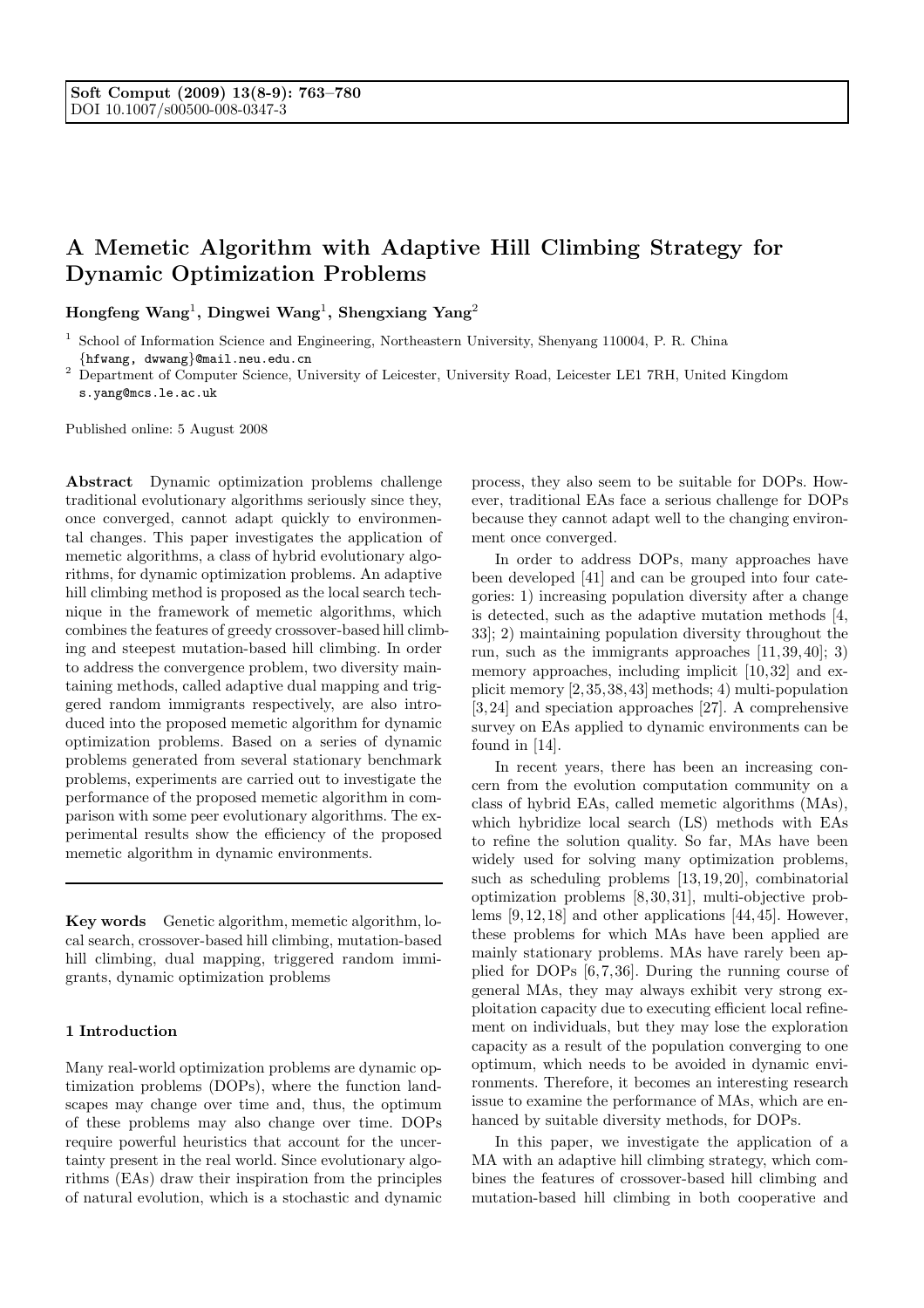```
Procedure General GA-based MA:
begin
  parameterize(pop_size, pc, pm);t := 0:
  initializePopulation(P(0));
  evaluatePopulation(P(0));
  elite := selectForLocalSearch(P(0));localSearch(elite);
  repeat
     P'(t) := \text{selectForReproduction}(P(t));P''(t) := \text{crossover}(\overline{P}'(t));\text{mutate}(P''(t));evaluatePopulation(P''(t));
     P(t+1) := \text{selectForSurvival}(P(t), P''(t));elite := selectForLocalSearch(P(t + 1));localSearch(elite);
     t := t + 1;until a stop condition is met
end;
```
Fig. 1 Pseudo-code for a general GA-based MA.

competitive fashions, to address DOPs. In order to address the convergence problem, two diversity maintaining approaches, an adaptive dual mapping and a triggered random immigrants scheme, are introduced into the proposed MA to improve its performance in dynamic environments. The effect of introducing these two diversity maintaining approaches into our MA for DOPs is experimentally investigated.

The rest of this paper is organized as follows. Section 2 describes the proposed MA with two hill climbing strategies investigated in this paper. Section 3 introduces a series of DOPs generated by a dynamic problem generator from the stationary test suite. Section 4 reports the experimental results and relevant analysis. Finally, Section 5 concludes this paper with some discussions on relevant future work.

# 2 Investigated Algorithms

## 2.1 Framework of GA-based Memetic Algorithms

The memetic algorithms investigated in this paper are a class of GA-based MAs, which can be expressed by the pseudo-code in Fig. 1, where  $pop\_size$ , pc, and pm are the population size, crossover probability, and mutation probability respectively. Within these MAs, a population of *pop\_size* individuals are generated randomly and then evaluated at the initialization step. Then, an elite individual, i.e., an individual with the best fitness, is improved by a local search (LS) strategy. At each subsequent generation, individuals are selected randomly or proportionally from the current population and undergo the uniform crossover operation with a probability  $pc$ . Uniform crossover is the generalization of  $n$ -point crossover which creates offspring by deciding, for each bit of one parent, whether to swap the allele of that bit with the corresponding allele of the other parent. After crossover is executed, the bit-wise mutation operator is performed for each newly generated offspring individual, which may change the allele in each locus of an offspring bitwise (0 to 1 and vice versa) with a probability pm. Then, the *pop\_size* best individuals among all parents and offspring are selected to proceed into the next generation and an elite individual in the newly generated population is improved by the LS strategy.

The convergence problem must be addressed when an EA or MA is applied for DOPs. Some diversity maintaining approaches, such as the dualism and immigrants methods, have proved to be good choices for EAs to address this problem. However, more economical diversity methods should be introduced to MAs for DOPs, given that the LS operations always cost a number of extra evaluations. Hence, two diversity maintaining approaches will be introduced to our MA, which utilizes the adaptive hill climbing strategy as the LS operator, to address DOPs in the next section.

## 2.2 Hill Climbing

Within MAs, LS operators perform directive local refinements to ensure sufficient exploitation during the course of evolving the population. Among many LS methods available in the literature, hill climbing (HC) is a common strategy. In the context of GAs, HC methods may be divided into two ways: crossover-based hill climbing [17,26] and mutation-based hill climbing [16,25]. The basic idea of HC methods is to use stochastic iterative hill climbing as the move acceptance criterion of the search (i.e. move the search from the current individual to a candidate individual if the candidate has a better fitness) and use crossover or mutation as the move operator in a local area.

Here, we propose two HC methods, a greedy crossoverbased hill climbing (GCHC) and a steepest mutationbased hill climbing (SMHC), in this section. They are specially designed for MAs with binary encoding scheme, which are our concern in this paper. We will consider a class of binary encoded DOPs in our experiments to be discussed later. The two HC methods are described as follows.

1) GCHC: In this strategy, the elite individual is taken as one parent and another parent is selected from the current population using a roulette wheel. Then, a special uniform crossover is executed between these two parent individuals to generate an offspring. The offspring will replace the elite individual in the current population if it has a better fitness than the elite. This procedure is outlined in Fig. 2, where a maximization optimization problem is assumed.

2) SMHC: The steepest mutation means that the chromosome only changes several bits randomly when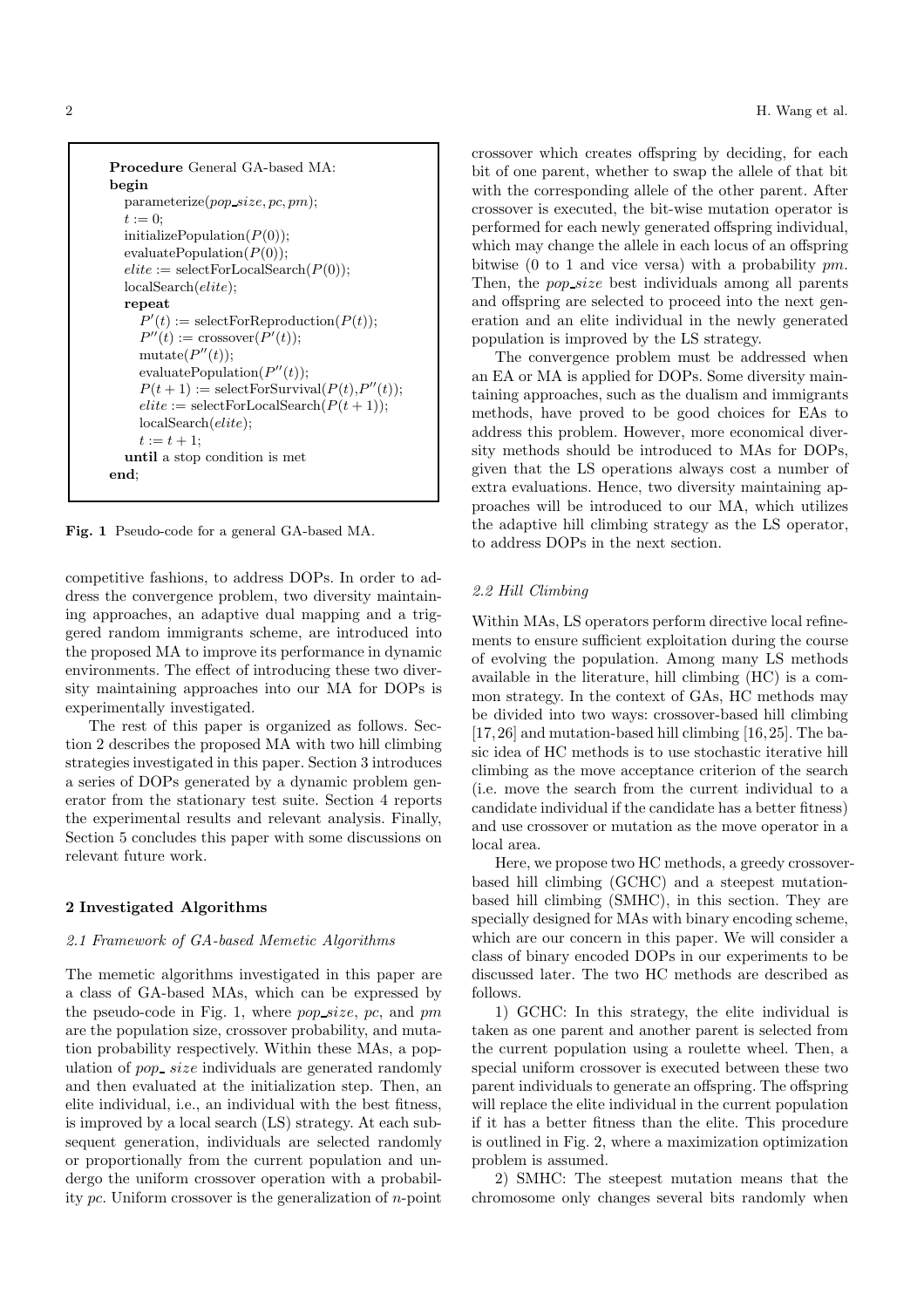A Memetic Algorithm with Adaptive Hill Climbing Strategy for Dynamic Optimization Problems 3

| <b>Procedure</b> GCHC(elite):                                   |
|-----------------------------------------------------------------|
| begin                                                           |
| calculate( $\xi, pc_{ls}$ );                                    |
| for $i := 1$ to <i>ls_size</i> do                               |
| $par\_chr := selectParentForCrossover(P);$                      |
| for $i := 1$ to n do                                            |
| if $random() < pc_{ls}$ then                                    |
| $chi \text{ } chr[j] := par \text{ } chr[j];$                   |
| else                                                            |
| $chi \text{ } chr[j] := elite[j];$                              |
| endfor                                                          |
| $\text{evaluate}(chi\_chr);$                                    |
| if $f(chi-chr) > f(elite)$ then $elite := chi-chr$ ;            |
| endfor                                                          |
| end:                                                            |
|                                                                 |
| GCHC's parameters:                                              |
| $\xi$ : a population index used to renew the value of $pc_{ls}$ |
| $pc_{ls}$ : the crossover probability in GCHC                   |
| <i>ls size</i> : the step size of hill climbing                 |
| <i>par_chr</i> : the proportionally selected parent individual  |
| $P$ : current population                                        |
| $n:$ individual length (problem dependent)                      |
| $random()$ : a random number between 0 and 1                    |
| <i>chi chr</i> : the new individual generated by performing a   |
| uniform crossover between par_chr and elite                     |
| elite: the elite chromosome for hill climbing                   |

Fig. 2 Pseudo-code for the GCHC operator.

executing one mutation operation on it. In SMHC, the elite individual is picked out from the current population and several random bits are changed. If the newly mutated individual has a better fitness, it will replace the elite individual. The SMHC strategy is outlined in Fig. 3.

From Fig. 2 and Fig. 3, it can be seen that two important parameters,  $pc_{ls}$  in GCHC and  $nm_{ls}$  in SMHC respectively, may affect the results of the local search. In GCHC the smaller the value of  $pc_{ls}$ , the more the offspring inherits from the elite individual. This means executing one step LS operation in a smaller area around elite. Similar results can be obtained for  $nm_{ls}$  in SMHC. When the value of  $nm_{ls}$  is larger, SMHC will perform the LS operation within a wider range around elite.

Therefore, the question that remains to be answered here is how to set the two parameters. Generally speaking, the methods of setting strategy parameters in GAs can be classified into three categories [5]: deterministic mechanism where the value of the strategy parameter is controlled by some deterministic rules without any feedback from the search, adaptive mechanism where there is some form of feedback information from the search process that is used to direct the setting of a strategy parameter, and self-adaptive mechanism where the pa-

```
Procedure SMHC(elite):
begin
  calculate(\xi, nm_{ls});
  for i := 1 to ls_size do
    for i := 1 to n do
       chi\_chr[j] := elite[j];endfor
     for k := 1 to nm_{ls} do
       loc := random(1, n);chi\_chr[loc] := 1 - chi\_chr[loc];endfor
    evaluate(chi\_chr);if f(chi-chr) > f(elite) then elite := chi-chr;
  endfor
end;
SMHC's parameters:
  nm_{ls}: the number of bits mutated in SMHC
  chi chr: the new individual generated by performing
    steepest mutation upon the elite
  loc: a random selected location for flipping
  random(1, n): a random integer between 1 and n
  Other parameters are the same as those for GCHC
```
Fig. 3 Pseudo-code for the SMHC operator.

rameter to be adapted is encoded into the chromosomes and undergoes genetic operators.

Two different parameter-setting methods will be discussed for  $pc_{ls}$  and  $nm_{ls}$  in the later experiments. In the deterministic method, both  $pc_{ls}$  and  $nm_{ls}$  are set to constant values, which means that the LS operation will always be executed in a local area of a certain fixed range. In the *adaptive* method, a population index  $\xi$  which can measure the diversity of the population is considered as the feedback information to direct the change of the values of  $pc_{ls}$  and  $nm_{ls}$ .

Let the normalized Hamming distance between two individuals  $\mathbf{x}_i = (x_{i1}, \dots, x_{in})$  and  $\mathbf{x}_j = (x_{j1}, \dots, x_{jn})$ be defined by:

$$
d(\mathbf{x}_i, \mathbf{x}_j) = \frac{\sum_{k=1}^n |x_{ik} - x_{jk}|}{n}
$$
 (1)

and  $\xi$  is calculated by the following formula:

$$
\xi = \frac{\sum_{i=1}^{pop\_size} d(\mathbf{x}^*, \mathbf{x}_i)}{pop\_size},
$$
\n(2)

where  $\mathbf{x}^*$  denotes the best individual achieved so far. Obviously, the index  $\xi$  can measure the convergence state of the population via the Hamming distance calculation. When  $\xi$  decreases to zero, it means that the population has lost its diversity absolutely.

With the definition of  $\xi$ ,  $pc_{ls}$  and  $nm_{ls}$  can be calculated as follows:

$$
pc_{ls} = min\{\alpha \cdot \xi \cdot (pc_{ls}^{max} - pc_{ls}^{min}) + pc_{ls}^{min}, pc_{ls}^{max}\}\ (3)
$$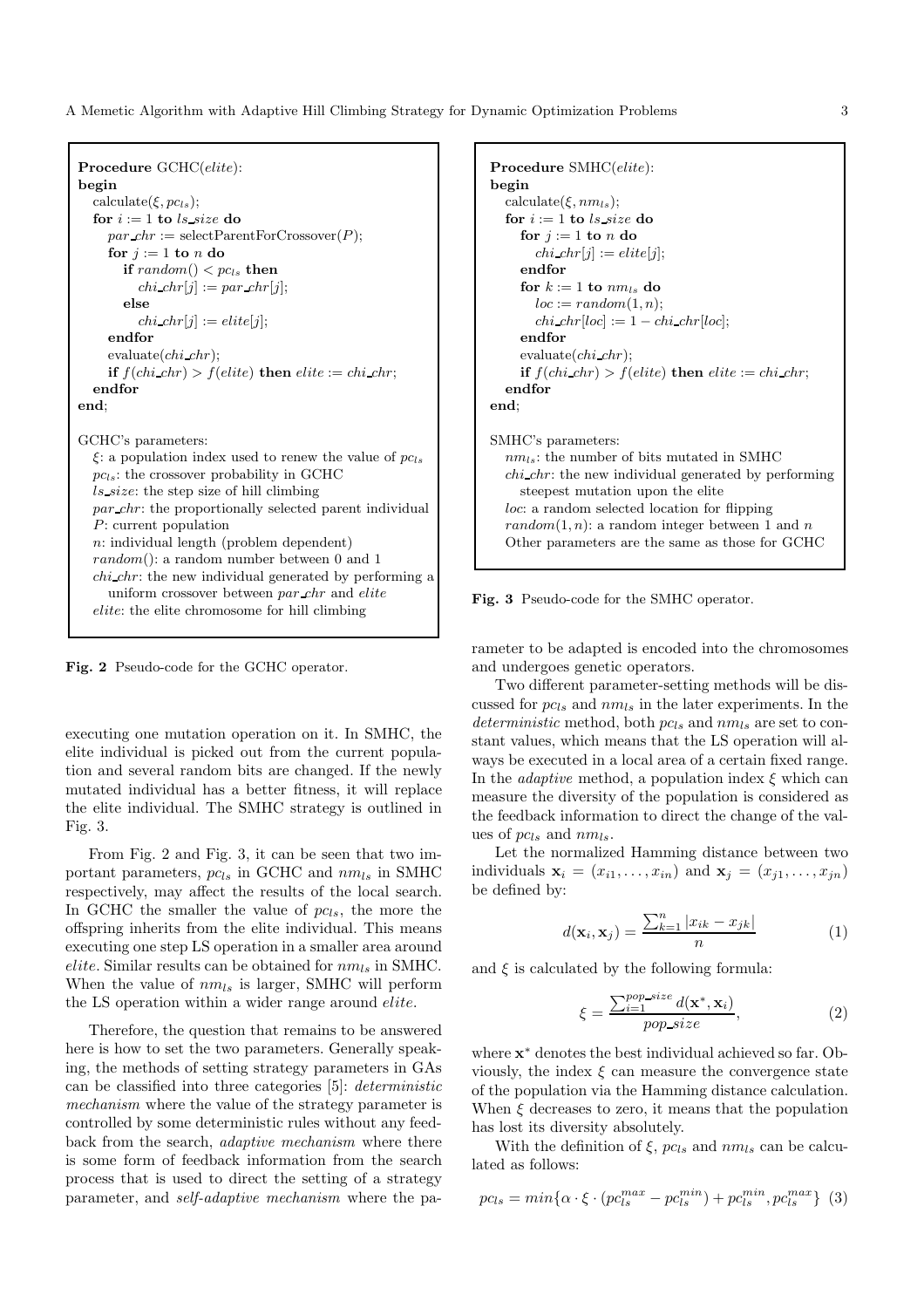$$
nm_{ls} = min\{\beta \cdot \xi \cdot (nm_{ls}^{max} - nm_{ls}^{min}) + nm_{ls}^{min}, nm_{ls}^{max}\},\tag{4}
$$

where  $pc_{ls}^{max}$  and  $pc_{ls}^{min}$  are the preset maximum and minimum value of  $pc_{ls}$  respectively,  $nm_{ls}^{max}$  and  $nm_{ls}^{min}$ are the preset maximum and minimum value of  $nm_{ls}$ respectively, and  $\alpha$  and  $\beta$  are the predefined constants to control the decreasing or increasing speed of  $pc_{ls}$  and  $nm_l$ , respectively. From these formulae, it is easy to understand that both GCHC and SMHC exhibit a wide range LS operations in the presence of a high population diversity (i.e., when  $\xi \to 1$ ) as a result of  $pc_{ls} \to pc_{ls}^{max}$ and  $nm_{ls} \rightarrow nm_{ls}^{max}$ . This may help algorithms find the optimum (maybe local optimum) more quickly. However, when the population is converging (i.e., when  $\xi \to 0$ ),  $pc_{ls} \rightarrow pc_{ls}^{min}$  and  $nm_{ls} \rightarrow nm_{ls}^{min}$ , which limits the LS operations in a very small range in order to perform more efficient local improvement for the elite individual.

## 2.3 Adaptive Hill Climbing (AHC)

It has been reported that multiple LS operators can be employed in a MA framework [21,28,29]. This is because each LS operator makes a biased search, which makes a method efficient for some classes of problems but not efficient for others. That is, LS is problem-dependent. Therefore, how to achieve improved LS operators and avoid utilizing inappropriate LS methods becomes a very important issue. In order to address this problem, many researchers have used multiple LS methods in their MAs. In comparison with traditional MAs that use a single LS operator throughout the run, MAs with multiple LS methods can usually obtain a better performance.

The key idea of using multiple LS operators in MAs is to promote the cooperation and competition of different LS operators, enabling them to work together to accomplish the shared optimization goal. Some researchers [15,23] have suggested that multiple LS operators should be executed simultaneously on those individuals that are selected for local improvements and that a certain learning mechanism should be adopted to give the efficient LS methods greater chances to be chosen in the later stage. However, Neri et al. [22] have also proposed a multiple LS based MA with a non-competitive scheme, where different LS methods can be activated during different population evolution periods. Inspired by these researches, an adaptive hill climbing (AHC) strategy that hybridizes the GCHC and SMHC methods described in Section 2.2 is proposed in this paper.

In AHC, the GCHC and SMHC operators are both allowed to work in the whole LS loop and are selected by probability to execute one step LS operation at every generation when the MA is running. Let  $p_{gche}$  and  $p_{smhc}$ denote the probabilities of applying GCHC and SMHC to the individual that is used for a local search respectively, where  $p_{gchc}+p_{smhc} = 1$ . At the start of this strategy,  $p_{gche}$  and  $p_{smhc}$  are both set to 0.5, which means

**Proceedure** AHC(*elite*):  
\nbegin  
\n**begin**  
\n**if** 
$$
p_{gche}
$$
 and  $p_{smhc}$  are not initialized **then**  
\nset  $p_{gche} = p_{smhc} = 0.5$ ;  
\ncalculate( $\xi$ ,  $pc_{ls}$ ,  $nm_{ls}$ );  
\nset  $\eta_{gche} = \eta_{smhc} = 0$ ;  
\n**for**  $i := 0$  to  $ls\_size - 1$  **do**  
\n**if**  $random() < p_{gche}$  **then** // GCHC is selected  
\nGCHC(*elite*);  
\nupdate( $\eta_{gche}$ );  
\n**else** // SMHC is selected  
\nSMHC(*elite*);  
\nupdate( $\eta_{smhc}$ );  
\n**endfor**  
\nrecalculate( $p_{gche}, p_{smhc}$ );  
\n**end;**  
\nAHC's parameters are defined the same as those for GCHC and SMHC

Fig. 4 Pseudo-code for the AHC operator.

giving a fair competition chance to each LS operator. As each LS operator always makes a biased search, the LS operator which produces more improvements should be given a greater selection probability. Here, an adaptive learning approach is used to adjust the value of  $p_{gche}$ and  $p_{smhc}$  for each LS operator. Let  $\eta$  denotes the improvement degree of the selected individual when one LS operator is used to refine it and  $\eta$  can be calculated by:

$$
\eta = \frac{|f_{imp} - f_{ini}|}{f_{ini}},\tag{5}
$$

where  $f_{imp}$  is the final fitness of the elite individual after applying the local search and  $f_{ini}$  is its initial fitness before the local search. At each generation, the degree of improvement of each LS operator is calculated when a predefined number (ls size) of iterations is achieved and then  $p_{gche}$  and  $p_{smhc}$  are re-calculated to proceed with the local improvement in the next generation.

Suppose  $\eta_{gchc}(t)$  and  $\eta_{smhc}(t)$  respectively denote the total improvement of GCHC and SMHC at generation t. The LS selection probabilities  $p_{gchc}(t+1)$  and  $p_{smhc}(t+$ 1) at generation  $(t+1)$  can be calculated orderly by the following formulae:

$$
p_{gchc}(t+1) = p_{gchc}(t) + \Delta \cdot \eta_{gchc}(t), \tag{6}
$$

$$
p_{smhc}(t+1) = p_{smhc}(t) + \Delta \cdot \eta_{smhc}(t), \tag{7}
$$

$$
p_{gchc}(t+1) = \frac{p_{gchc}(t+1)}{p_{gchc}(t+1) + p_{smhc}(t+1)},
$$
 (8)

$$
p_{smhc}(t+1) = 1 - p_{gchc}(t+1),
$$
\n(9)

where  $\Delta$  signifies the relative influence of the degree of the improvement on the selection probability. The AHC operator can be expressed by the pseudo-code in Fig. 4.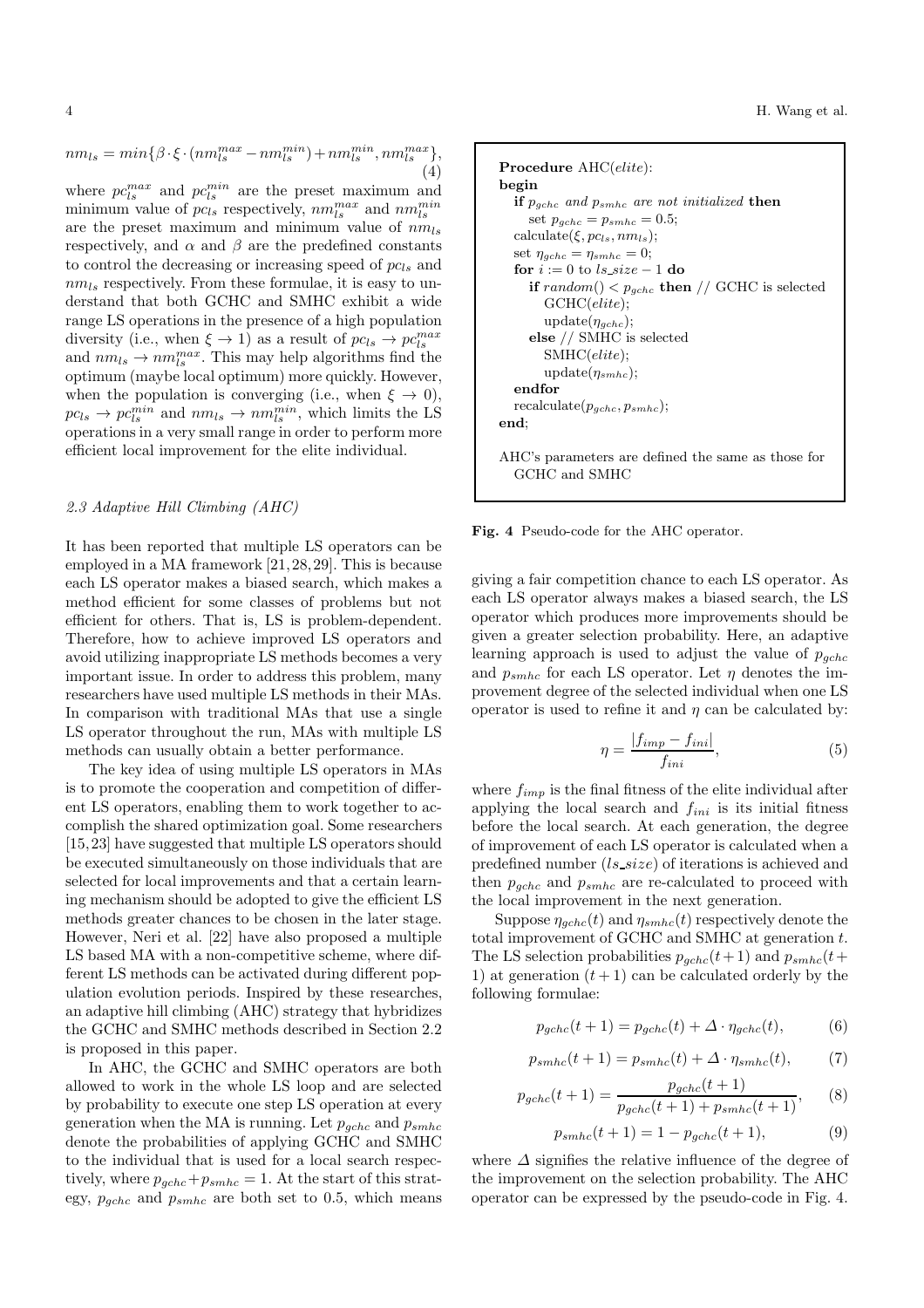From the above discussion, the two different HC strategies, GCHC and SMHC, may not only cooperate to improve the quality of individuals, but also compete with each other to achieve a greater selection probability in the running process of AHC. To promote competition between them, the selection probability of LS operators can be re-calculated according to an adaptive learning mechanism where the LS operator with a higher fitness improvement is rewarded with more chance of being chosen for the subsequent individual refinement.

### 2.4 Population Diversity

So far, almost all MAs are used for solving stationary optimization problems, where the fitness landscape or objective function does not change during the course of computation. The LS operators are designed for exploiting information in the current population and the genetic operators, for example, mutation, are mostly responsible for enhancing the diversity of population in order to make an efficient jump from a local optimum. Generally speaking, the population will converge to a small area in the whole search space as a result of keeping the sufficient exploitation for the global optimum. Therefore, MAs may gradually loose their population diversity during the running. However, in dynamic environments, the fitness landscape may change over time. That is, the current optimum point may become a local optimum and the past local optimum may become a new global optimum point. Considering that a spread-out population can adapt to these changes more easily, it is very important and necessary to maintain a sufficient diversity of the population for MAs all the time.

Obviously, a simple mutation operator can not maintain sufficient population diversity in MAs since LS operators can make the population rapidly converge into an optimum. In order to address this converge problem, two diversity-maintaining methods, called adaptive dual mapping (ADM) and triggered random immigrants (TRI), are introduced into our algorithm framework of MAs, as shown in Fig. 5, for DOPs.

1) The ADM method: Dualism and complementarity are quite common in nature, such as double-stranded chromosome in DNA molecules. Inspired by the complementarity mechanism in nature, a primal-dual genetic algorithm has been proposed and applied for DOPs [37]. In this paper, we investigate the application of dualism [34,42] into MAs. For the convenience of description, we first introduce the definition of a dual individual here. Given an individual  $\mathbf{x} = (x_1, \ldots, x_n) \in I = \{0, 1\}^n$ of a fixed length  $n$ , its dual individual is defined as  $\mathbf{x}' = (x'_1, \dots, x'_n) \in I$  where  $x'_i = 1 - x_i$   $(i = 1, \dots, n)$ . With this definition, the dual (elite') of an individual (elite) is first evaluated before executing a LS on it. If its dual is evaluated to be fitter  $(f(elite') > f(e lite)),$ elite is replaced with elite' before the local search is executed; Otherwise, elite will be refined by LS directly.

```
Procedure Proposed GA-based MA:
begin
  parameterize(pop\_size, pc, pm);t := 0:
  initializePopulation(P(0));
  evaluatePopulation(P(0));
  calculate(\xi, ls\_size, pc_{ls}, nm_{ls});elite := selectForLocalSearch(P(0));if ADM is used then
     elite' := dual(elite);evaluateDualIndivial (elite');if f(elite') > f(elite) then elite := elite';AHC(elite);
  repeat
     P'(t) := \text{selectForReproduction}(P(t));P''(t) := \text{crossover}(P'(t));\text{mutate}(P''(t));evaluatePopulation(P''(t));P(t+1) := \text{selectForSurvival}(P''(t), P(t));calculate(\xi, ls\_size, pc_{ls}, nm_{ls});elite := selectForLocalSearch(P(t + 1));if ADM is used then
        elite' := dual(elite);evaluateDualIndivial (elite');if f(elite') > f(elite) then elite := elite';AHC(elite);
    if TRI is used then
       if \xi < \theta_0 then
          replace the worst im size individuals in
            P(t + 1) with random immigrants;
    t := t + 1;until a stop condition is met
end;
```
Fig. 5 Pseudo-code for the proposed GA-based MA with diversity maintaining techniques.

2) The TRI method: The random immigrants approach was first introduced by Grefenstette [11] where in every generation the population is partly replaced by randomly generated individuals. Though this method introduces a constant diversity into the population, it is more helpful that the random individuals migrate into a converging population than a spread-out one. Thus, it is not necessary that the population is always injected by random individuals at every generation. Here, we introduce a triggered random immigrants method via combining a trigger mechanism with the random immigrants scheme. In the triggered method, the random individuals will be immigrated into the population only when its convergence degree is below a threshold. A triggered generator may be designed using the index  $\xi$  (see Section 2.2). When the value of  $\xi$  is less than a certain threshold  $\theta_0$ , the *random immigrants* strategy will be triggered and  $im\_size$  (here,  $im\_size = 10\% \times pop\_size$ ) lowest fitness individuals in the population are replaced by the same amount of randomly generated ones.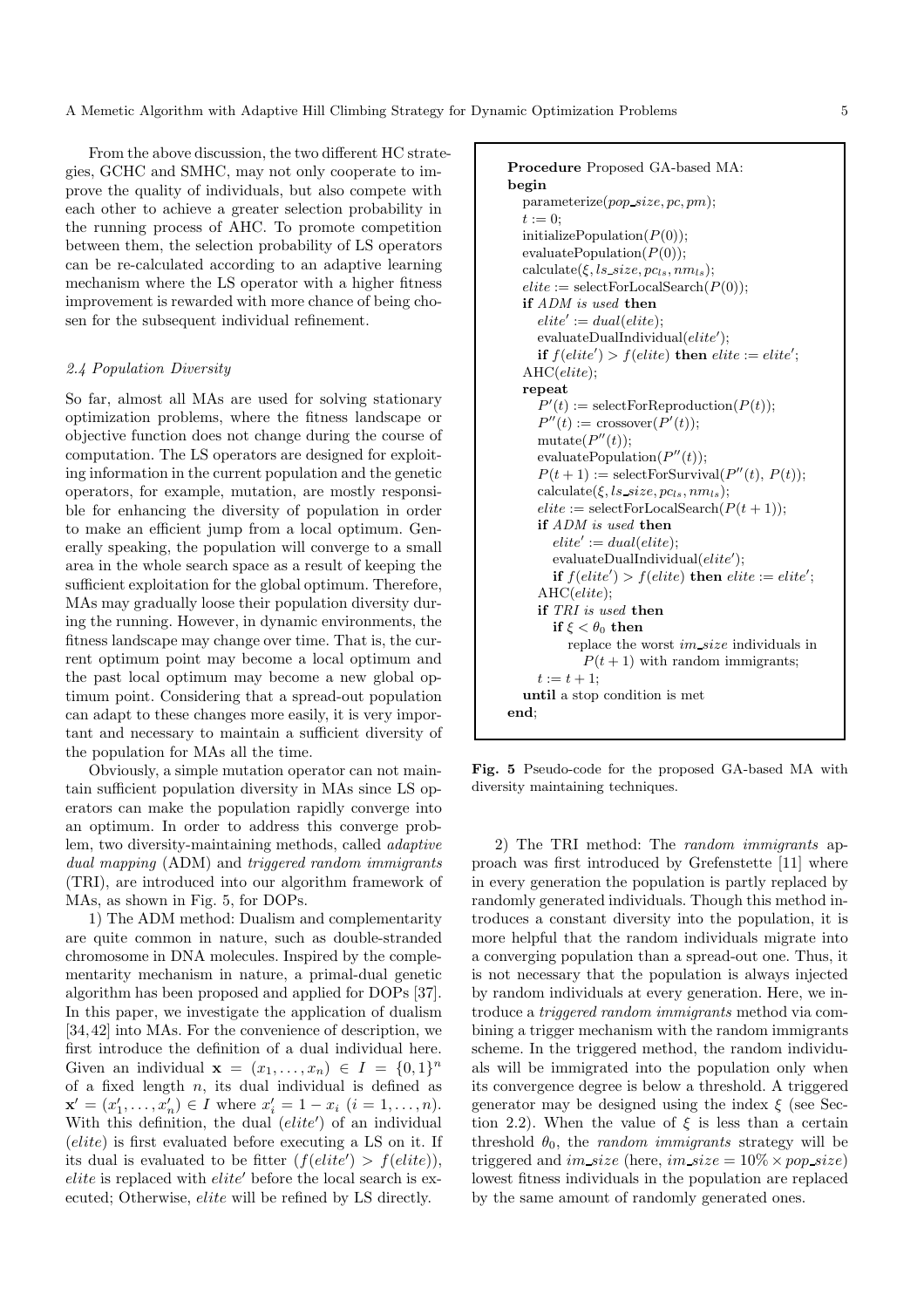Based on the above description, the ADM method can introduce a certain degree of diversity to the current population if the elite individual makes a long jump to its complement in the search space. Although just one individual in the current population is allowed to execute the dual mapping operation, this diversity method may affect the algorithm very explicitly. This is because the selected individual is the best fitness individual which plays an important role in the running of investigated MAs. The TRI method can bring a high degree of diversity when the current population has converged below a certain level. It is obvious that the TRI method may just make an implicit influence on the performance of algorithms as the fitness level of randomly generated individuals is usually very low.

One main problem that follows when the diversity methods are introduced into MA is how much they affect the LS operation. Just as introduced in Section 2.1, the number of evaluations must be considered in the framework of MAs for DOPs while the LS operation and diversity maintaining operation both cost a number of additional evaluations (ls size in LS, one in ADM, and im size in TRI) per generation of the MA running. As a generation index is used to set the change period of environment in the later experiments, it is necessary to maintain a constant number of evaluations in each generation in order to have fair comparisons among our investigated MAs and other peer EAs. Therefore, the LS step size ls size will be re-calculated when ADM or TRI or both are used. Let  $Num\_{epq}$  denote the number of evaluations per generation,  $ls\_size = Num\_epq - pop\_size 1 - im\_size$  if ADM and TRI techniques are both introduced into MA. In fact, it is why we use the ADM and TRI methods in our investigated MAs, with a view to decrease the evaluations of useless diversity maintaining operations as much as possible.

#### 3 Dynamic Test Environments

In this paper, a series of dynamic test environments are constructed by a specific dynamic problem generator from a set of well studied stationary problems. Four 100 bit binary-coded functions, denoted OneMax, Plateau, RoyalRoad, and Deceptive respectively, are selected as the stationary functions to construct dynamic test environments. Each stationary function consists of 25 copies of 4-bit building blocks and has an optimum value of 100. Each building block for the four functions is a unitationbased function, as shown in Fig. 6. The unitation function of a bit string returns the number of ones inside the string. The building block for OneMax is an One-Max subfunction, which aims to maximize the number of ones in a bit string. The building block for Plateau contributes 4 (or 2) to the total fitness if its unitation is 4 (or 3); otherwise, it contributes 0. The building block for RoyalRoad contributes 4 to the total fitness if all



Fig. 6 The building blocks for the four stationary functions selected to construct dynamic test problems in this paper.

its four bits are set to one; otherwise, it contributes 0. The building block for Deceptive is a fully deceptive subfunction. Generally speaking, the four functions have an increasing difficulty for GAs in the order from OneMax to Plateau, RoyalRoad to Deceptive.

In [37,42], a DOP generator was proposed. The DOP generator can generate dynamic environments from any binary-encoded stationary function  $f(\mathbf{x})$   $(\mathbf{x} \in \{0,1\}^l)$  by a bitwise exclusive-or (XOR) operator. The environment is changed every  $\tau$  generations. For each environmental period k, an XOR mask  $\mathbf{M}(k)$  is incrementally generated as follows:

$$
\mathbf{M}(k) = \mathbf{M}(k-1) \oplus \mathbf{T}(k),\tag{10}
$$

where " $\oplus$ " is the XOR operator (i.e.,  $1 \oplus 1 = 0, 1 \oplus$  $0 = 1, 0 \oplus 0 = 0$  and  $\mathbf{T}(k)$  is an intermediate binary template randomly created with  $\rho \times l$  ones for the k-th environmental period. For the first period  $k = 1, M(1) =$ 0. Then, the population at generation  $t$  is evaluated as:

$$
f(\mathbf{x},t) = f(\mathbf{x} \oplus \mathbf{M}(k)),\tag{11}
$$

where  $k = \lfloor t/\tau \rfloor$  is the environmental index. One advantage of this XOR generator lies in that the speed and severity of environmental changes can be easily tuned. The parameter  $\tau$  controls the speed of changes while  $\rho \in (0.0, 1.0)$  controls the severity of changes. A bigger ρ means more severe changes while a smaller τ means more frequent changes.

The dynamic test environments used in this paper are constructed from the four stationary functions using the aforementioned XOR DOP generator. The change severity  $\rho$  parameter is set to 0.1, 0.2, 0.5, and 0.9 respectively in order to examine the performance of algorithms in dynamic environments with different severities: from slight change ( $\rho = 0.1$  or 0.2) to moderate variation ( $\rho = 0.5$ ) to intense change ( $\rho = 0.9$ ). The change speed parameter  $\tau$  is set to 10, 50, and 100 respectively, which means that the environment changes very fast, in the moderate speed, and slowly respectively.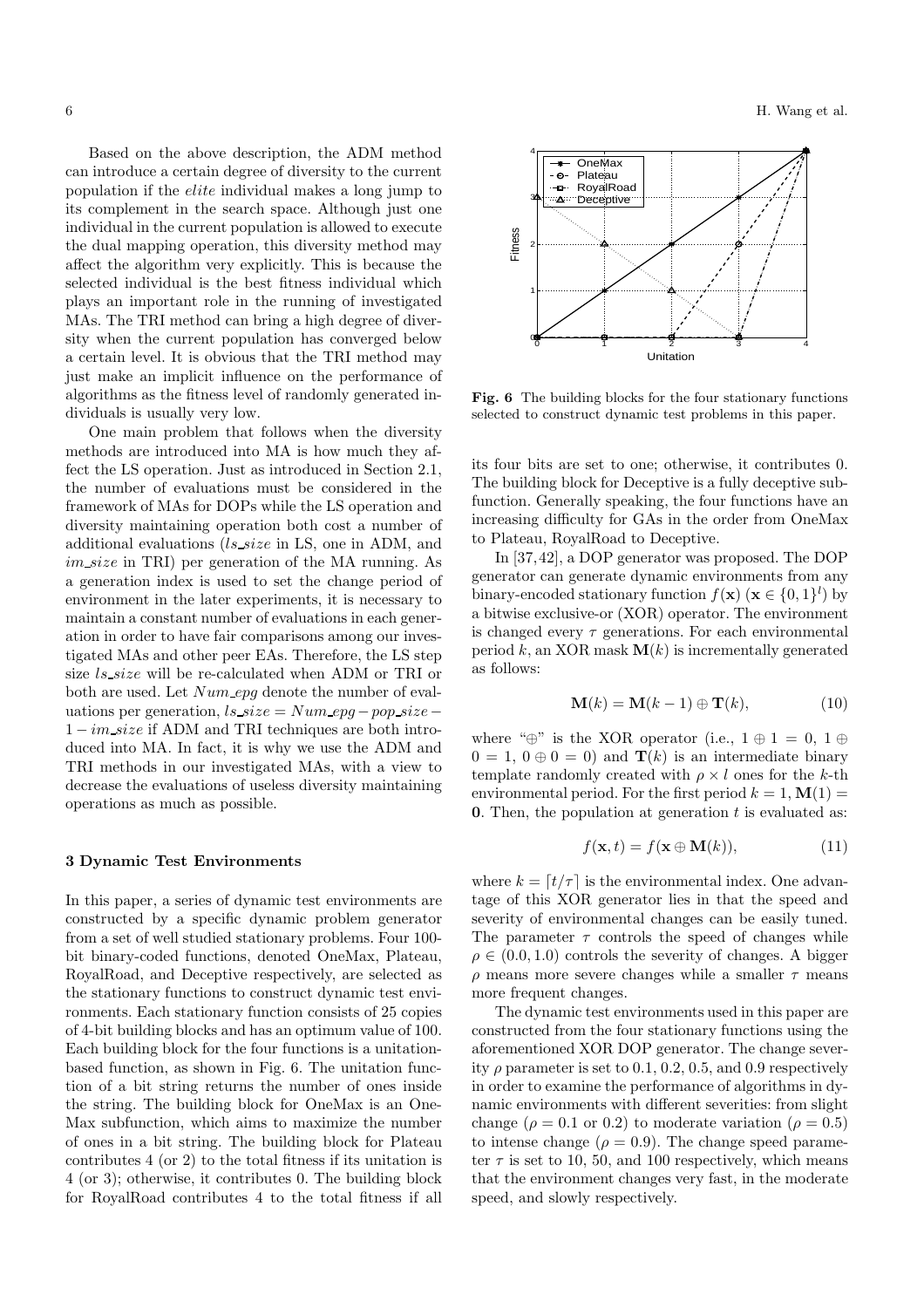Table 1 The index table for dynamic parameter settings

|     | Environmental Dynamics Index |     |     |    |  |  |  |  |  |
|-----|------------------------------|-----|-----|----|--|--|--|--|--|
| 10  |                              |     |     |    |  |  |  |  |  |
| 50  | 5                            |     |     |    |  |  |  |  |  |
| 100 |                              | 10  | 11  | 19 |  |  |  |  |  |
|     |                              | - 2 | 0.5 |    |  |  |  |  |  |

In total, a series of 12 different dynamic problems are constructed from each stationary test problem. The dynamics parameter settings are summarized in Table 1.

### 4 Experimental Study

#### 4.1 Experimental Design

In this section, experiments are carried out in order to study the major features of our proposed MAs and to compare their performance with several existing peer algorithms where similar dualism and immigrants methods are also used. The following abbreviations represent GAs or MAs considered in this paper:

- CHMA: MA with the GCHC operator;
- MHMA: MA with the SMHC operator;
- AHMA: MA with the AHC operator;
- SGA: Standard GA;
- SGAr: SGA with restart from scratch whenever the environment changes;
- RIGA: GA with the random immigrants scheme;
- EIGA: GA with the elitism-based immigrants scheme [39]. In EIGA, a set of immigrant individuals are generated by bitwise mutating the elitist (the best individual) from the previous generation to replace the worst individuals in the population at each generation;
- DPBIL3: The population-based incremental learning (PBIL) algorithm is a combination of evolutionary computation and competitive learning [1]. At each generation PBIL first generates a population of samples (solutions) according to a real valued probability vector and then retrieves the best sample generated to update (learn) the probability vector. With the progress of such iterations, each element in the probability vector will eventually converge to either 0.0 or 1.0 and PBIL can always achieve high quality solution with a high probability. In order to improve the performance of PBIL in dynamic environments, a PBIL variant, denoted DPBIL3, was investigated in [42]. DPBIL3 integrates the dualism and immigrants approaches. Instead of using only one probability vector as in the standard PBIL, DPBIL3 uses three different probability vectors, a pair of probability vectors that are dual to each other and one central probability vector. The three probability vectors generate their own sets of samples respectively and the

number of samples they generate changes adaptively according to their relative performance. More details on DPBIL3 can be found in [42].

The following parameters are used in all algorithms: the total number of evaluations per generation  $Num_{epq}$ is always set to 120 for all algorithms, and the population size  $(pop\_size)$  is set to 100 for all MAs, RIGA and EIGA, but is set to 120 for SGA, SGAr and DP-BIL3 because the LS operation in MAs may be executed  $ls\_size = 20$  steps at most and the immigrant ratio is set to 0.2 in RIGA and EIGA per generation. The uniform crossover probability pc equals to 0.6 and the bit-wise mutation probability  $pm$  is set to 0.01 for all GAs and MAs. The specific parameters in our MAs are set as follows:  $\alpha = \beta = 1$ ,  $\Delta = 4$  and  $\theta_0 = 0.1$ . Other parameters in the studied peer algorithms are always the same as their original settings.

For each experiment of an algorithm on a test problem, 20 independent runs were executed with the same set of random seeds. For each run of an algorithm on a DOP, 10 environmental changes were allowed and the best-of-generation fitness was recorded per generation.

The overall offline performance of an algorithm is defined as the best-of-generation fitness averaged across the number of total runs and then averaged over the data gathering period, as formulated below:

$$
\overline{F}_{BG} = \frac{1}{G} \sum_{i=1}^{G} \left(\frac{1}{N} \sum_{j=1}^{N} F_{BG_{ij}}\right),\tag{12}
$$

where G is the number of generations (i.e.,  $G = 10 * \tau$ ),  $N = 20$  is the total number of runs, and  $F_{BG_{ij}}$  is the best-of-generation fitness of generation  $i$  of run  $j$ .

In order to measure the behavior of an algorithm during the course of running, another numeric measure is defined as the best-of-generation fitness averaged across the number of total runs and then averaged from the last change generation  $\tau'$  to the current generation t. More formally, the running offline performance is defined as:

$$
\overline{F}_{BG_t} = \frac{1}{t - \tau'} \sum_{i = \tau'}^{t - \tau'} \left(\frac{1}{N} \sum_{j=1}^{N} F_{BG_{ij}}\right)
$$
(13)

## 4.2 Experimental Study on the Effect of LS Operators

In the experimental study on LS operators, we first study the influence of different settings of  $pc_{ls}$  in CHMA and  $nm_{ls}$  in MHMA, with the aim of determining a robust setting for these two parameters. In particular, we have implemented CHMA that hybridizes the ADM and TRI schemes just on stationary test problems. Three different settings for  $pc_{ls}$  were used:  $pc_{ls} = 0.6$  and  $pc_{ls} =$ 0.1 in the *deterministic* setting and  $pc_{ls}^{max} = 0.6$  and  $pc_{ls}^{min} = 0.1$  in the *adaptive* setting scheme (see Section 2.2). For each run of an algorithm on each problem, the maximum allowable number of generations was set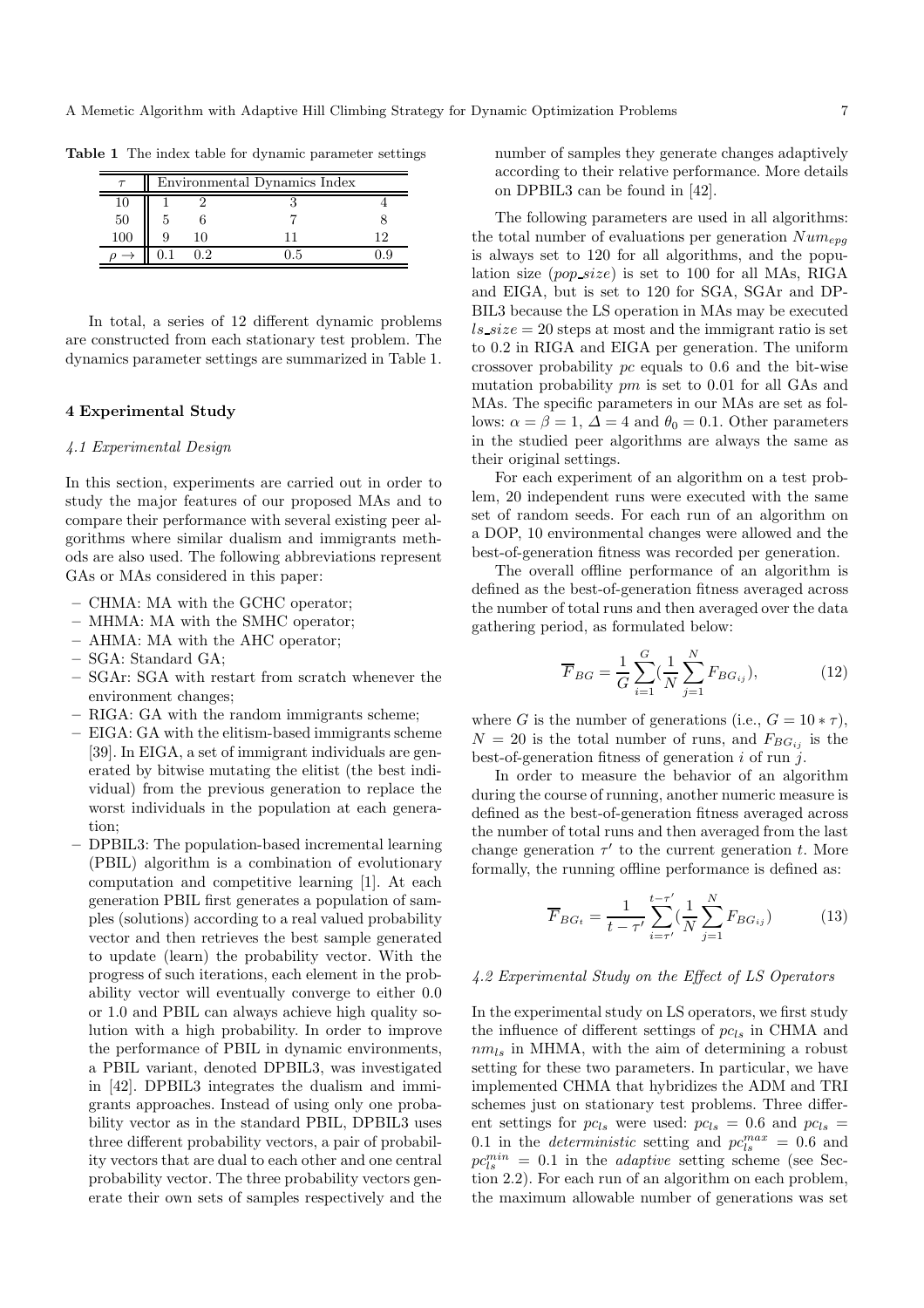

Fig. 7 Experimental results with respect to the running offline performance of CHMAs with different  $pc<sub>ls</sub>$  settings on stationary test problems: (a) OneMax, (c) RoyalRoad, and (d) Deceptive.



Fig. 8 Experimental results with respect to the running offline performance of MHMAs with different  $nm_{ls}$  settings on stationary test problems: (a) OneMax, (b) RoyalRoad, and (c) Deceptive.

to  $100<sup>1</sup>$ . The experimental results are shown in Fig. 7, where the data were averaged over 20 runs. The results on the Plateau problem are similar to the results on the RoyalRoad problem and are not shown in Fig. 7.

From Fig. 7, it can be seen that CHMA with adaptive  $pc_{ls}$  always outperforms CHMAs with the *deterministic* value of  $pc_{ls}$  on the OneMax, Plateau and RoyalRoad problems and that a smaller  $pc_{ls}$  can help CHMA obtain a better performance on the Deceptive problem. So the adaptive setting scheme for  $pc_{ls}$  is always used in the following experiments considering that the deterministic setting scheme is problem-dependent and the adaptive scheme for  $pc_{ls}$  always shows a better adaptive capacity on different problems.

Similar experiments were also carried out to test the influence of different settings of  $nm_{ls}$  on the performance of MHMA, where the ADM and TRI methods are integrated. The value of  $nm_{ls}$  was set to 4 and 1 respectively for the *deterministic* scheme and  $nm_{ls}^{max} = 4$  and  $nm_{ls}^{min} = 1$  in the *adaptive* setting scheme (see Section

2.2). The experimental results with respect to the running offline performance are presented in Fig. 8.

From Fig. 8, it can be observed that the performance curves of the three MHMAs almost overlap together on the Plateau, RoyalRoad and Deceptive problems except that MHMA with  $nm_{ls} = 1$  performs better than MHMA with adaptive  $nm_{ls}$  and MHMA with  $nm_{ls} = 4$  on the OneMax problem. This indicates that adaptively varying the search range of the SMHC operator may not improve the performance of MHMA remarkably. Hence, the value of  $nm_{ls}$  will always be set to 1 in the later experiments.

In the following experiments, we investigate the performance of AHMA, MHMA, CHMA and SGA on the stationary test problems in order to examine the validity of LS operators. The two diversity maintaining methods (ADM and TRI) are both used in all MAs and experimental results with respect to the running offline performance are shown in Fig. 9.

From Fig. 9, it can be seen that all MAs always outperform SGA on all test problems. This shows that the combination of proper LS techniques (here AHC in AHMA, SMHC in MHMA, and GCHC in CHMA) and some diversity methods (here, ADM and TRI) can help MAs obtain a much better performance than SGA.

 $1$  The number of maximum allowable fitness evaluations is actually 12000 since each algorithm has 120 fitness evaluations per generation.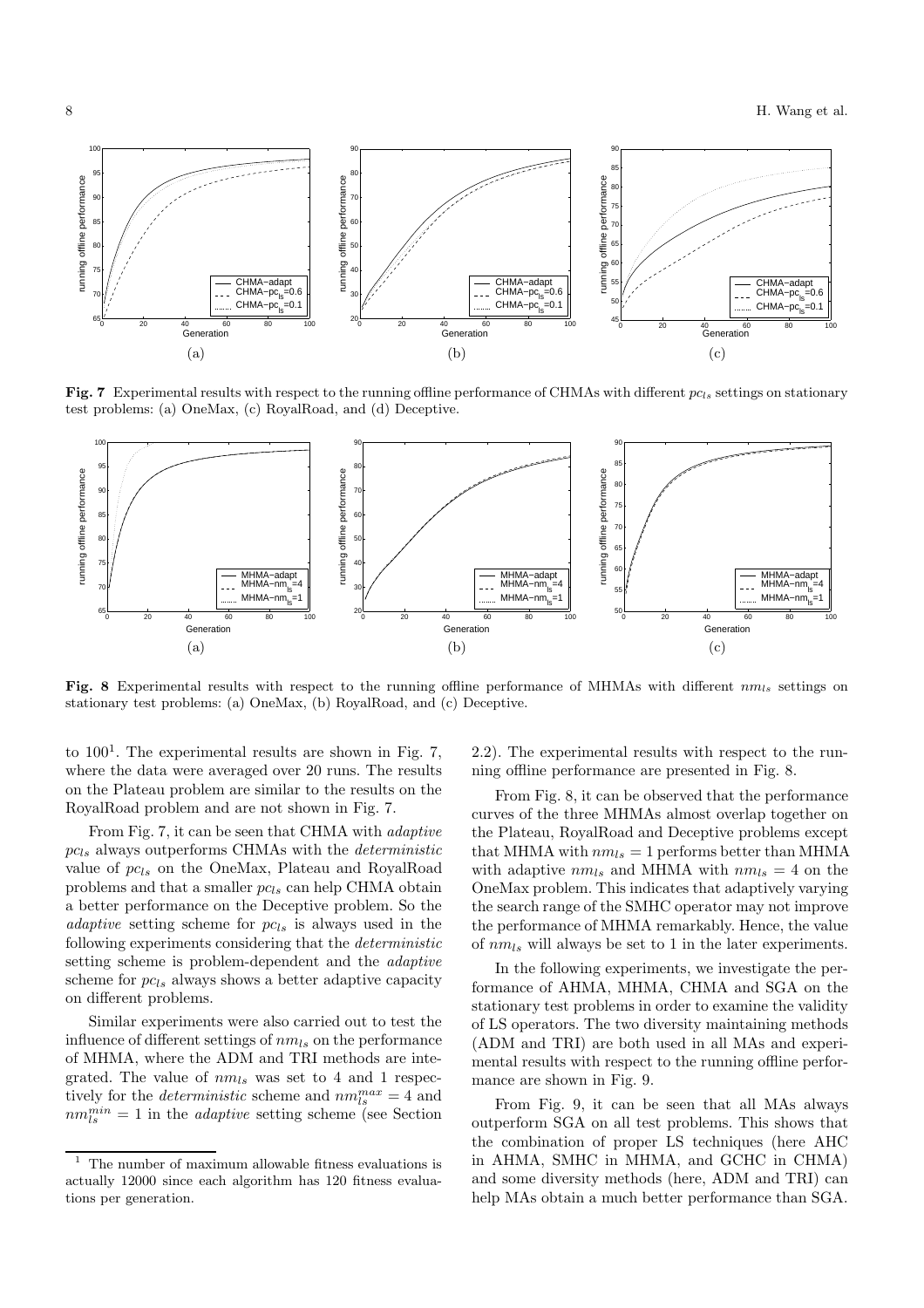

Fig. 9 Experimental results with respect to the running offline performance of MAs and SGA on stationary test problems: (a) OneMax, (b) RoyalRoad, and (c) Deceptive.

Table 2 Experimental results with respect to overall offline performance of AHMAs on dynamic test problems

| Dynamics         |                  |                  | OneMax Problem    |                  | Plateau Problem    |                  |                  |                |  |  |  |
|------------------|------------------|------------------|-------------------|------------------|--------------------|------------------|------------------|----------------|--|--|--|
| $\tau$<br>$\rho$ | AHMA1            | AHMA2            | AHMA3             | AHMA4            | AHMA1              | AHMA2            | AHMA3            | AHMA4          |  |  |  |
| 100 0.1          | $98.97 + 0.06$   | $99.28 + 0.17$   | $99.26 \pm 0.18$  | $99.02 \pm 0.06$ | $97.49 + 0.26$     | $98.14 \pm 0.28$ | $98.11 + 0.20$   | $97.60 + 0.29$ |  |  |  |
| 100 0.2          | $99.07 + 0.07$   | $98.77 + 0.42$   | $98.72 + 0.39$    | $98.07 + 0.10$   | $96.66 + 0.46$     | $96.19 + 0.35$   | $96.12 + 0.32$   | $95.53 + 0.53$ |  |  |  |
| 100 0.5          | $97.80 \pm 0.08$ | $97.57 + 0.07$   | $97.42 + 0.09$    | $97.87 + 0.09$   | $89.69 + 1.06$     | $84.46 \pm 0.55$ | $84.53 + 0.39$   | $90.34 + 0.98$ |  |  |  |
| 100 0.9          | $99.23 \pm 0.07$ | $95.89 + 0.11$   | $99.25 \pm 0.06$  | $97.86 \pm 0.11$ | $98.03 \pm 0.22$   | $62.88 \pm 1.71$ | $98.03 \pm 0.22$ | $90.54 + 0.64$ |  |  |  |
| Dynamics         |                  |                  | RoyalRoad Problem |                  | Deceptive Function |                  |                  |                |  |  |  |
| $\tau$<br>$\rho$ | AHMA1            | AHMA2            | AHMA3             | AHMA4            | AHMA1              | AHMA2            | AHMA3            | AHMA4          |  |  |  |
| 100 0.1          | $93.48 + 0.82$   | $94.33 + 0.68$   | $94.19 \pm 0.61$  | $93.86 \pm 0.78$ | $85.22 + 1.32$     | $79.50 \pm 1.57$ | $88.06 + 0.44$   | $79.49 + 2.11$ |  |  |  |
| 100 0.2          | $87.79 + 1.21$   | $88.03 \pm 1.10$ | $88.07 + 0.85$    | $87.06 \pm 0.92$ | $89.17 + 0.47$     | $77.82 \pm 1.12$ | $88.19 + 0.44$   | $78.24 + 1.40$ |  |  |  |
| 100 0.5          | $71.23 + 1.59$   | $67.34 + 0.88$   | $67.13 + 1.10$    | $70.62 + 1.23$   | $80.18 + 0.68$     | $77.86 + 0.55$   | $88.64 + 0.51$   | $79.26 + 0.66$ |  |  |  |
| 100 0.9          | $94.42 \pm 0.51$ | $52.52 + 1.27$   | $94.08 + 0.62$    | $57.31 \pm 3.12$ | $87.75 + 1.23$     | $85.75 + 0.27$   | $88.90 + 1.09$   | $85.54 + 0.29$ |  |  |  |

Of course, these conclusions have been drawn by many researchers. On the OneMax problem, AHMA always performs better than CHMA but is always beaten by MHMA with a lower degree. On the Plateau and RoyalRoad problems, CHMA outperforms MHMA after a period of early running and AHMA behaves similar as CHMA but with a little inferior performance. On the Deceptive problem, MHMA always performs better than AHMA and CHMA significantly while AHMA always performs better than CHMA with a much high degree.

The results indicate that LS operators are problemdependent and AHC always does well although it needs to take some time to adjust its local search strategy. Since it is almost impossible for an algorithm to achieve all the characters of a problem in advance, the combination of multiple LS operators within a single MA framework is a good choice for solving optimization problems.

# 4.3 Experimental Study on the Effect of Diversity Maintaining Schemes

There are two diversity maintaining schemes, ADM and TRI, within the investigated MAs. In the above experiments, we used both of them in MAs. In order to investigate the effect of different diversity methods on the performance of MAs, we further carry out experiments on AHMAs on DOPs with  $\tau = 100$  and  $\rho$  set to 0.1, 0.2, 0.5 and 0.9 respectively. In order to make a convenient description of the experiments, AHMA1, AHMA2, AHMA3 and AHMA4 are used to denote AHMA with both the ADM and TRI methods, AHMA without any diversity scheme, AHMA with only the ADM scheme, and AHMA with only the TRI method respectively.

The experimental results with respect to the overall offline performance are presented in Table 2. The corresponding statistical results of comparing algorithms by the one-tailed t-test with 38 degrees of freedom at a 0.05 level of significance are given in Table 3. In Table 3, the t-test results regarding Alg.  $1-\text{Alg}$ . 2 are shown as "+", "−", or "∼" when Alg. 1 is significantly better than, significantly worse than, or statistically equivalent to Alg. 2 respectively. From Table 2 and Table 3, several results can be observed and are analyzed below.

First, AHMA1 always performs a little worse than other AHMAs on most dynamic problems just except on the Deceptive problem when the change severity  $\rho$  is very small  $(\rho = 0.1)$ . This is because a new environment is close to the previous one when the value of  $\rho$  is very small. For such instances, executing sufficient LS operations for the elite individual in the current population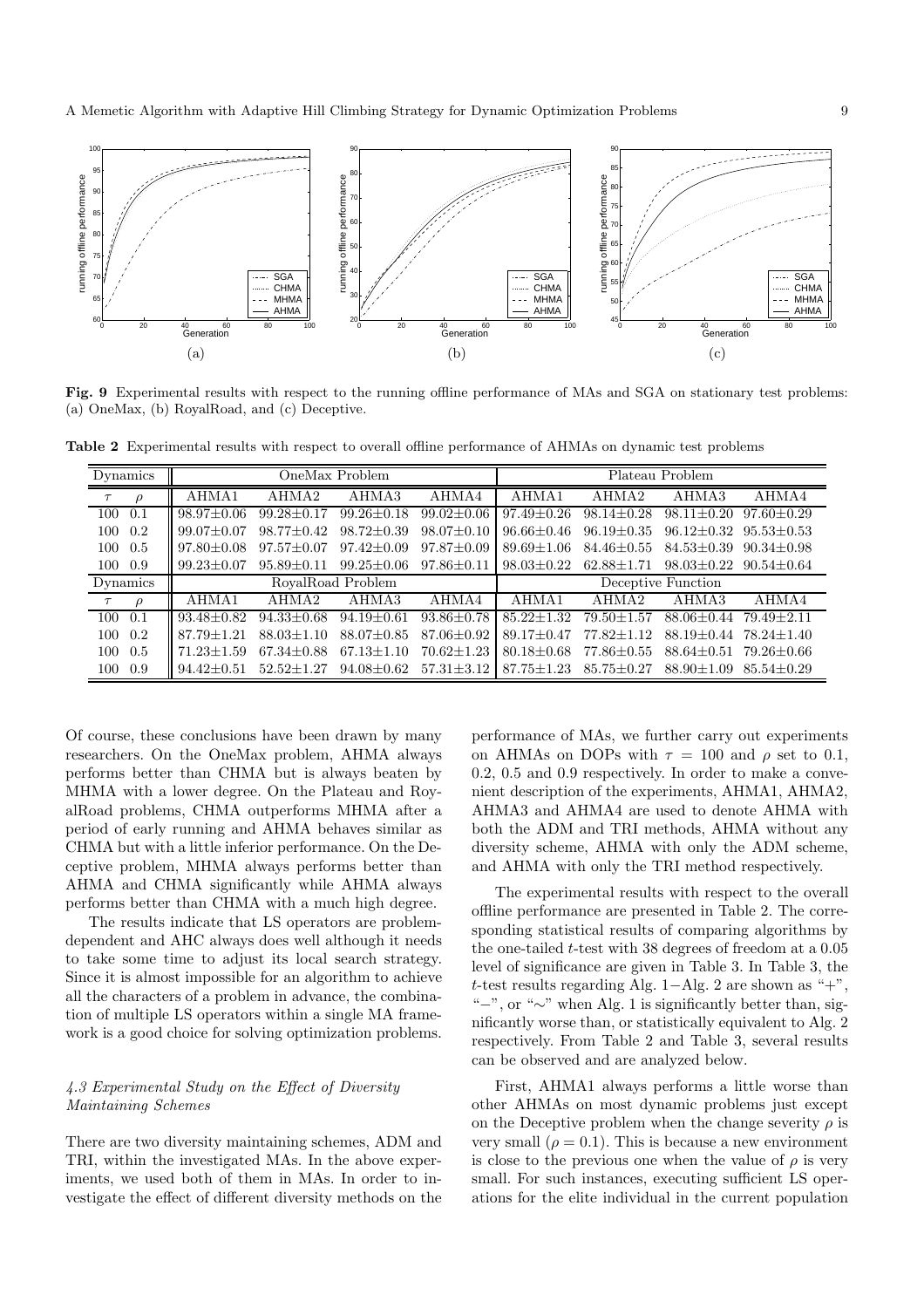| $t$ -test Result                 | OneMax Problem             | Plateau Problem             | RoyalRoad Problem   Deceptive Function |                         |  |  |  |
|----------------------------------|----------------------------|-----------------------------|----------------------------------------|-------------------------|--|--|--|
| $\tau = 100, \ \rho \Rightarrow$ | $0.1 \t 0.2 \t 0.5$<br>0.9 | $\parallel$ 0.1 0.2 0.5 0.9 | $0.1 \quad 0.2 \quad 0.5$<br>0.9       | $0.1$ $0.2$ $0.5$ $0.9$ |  |  |  |
| $AHMA1 - AHMA2$                  |                            |                             | $\sim$                                 |                         |  |  |  |
| AHMA1 - AHMA3                    | $\sim$ $\sim$ $\sim$       | $\sim$                      | $\sim$                                 |                         |  |  |  |
| $AHMA1 - AHMA4$                  | $+$ $ +$                   | $ +$ $-$<br>$\sim$          | $\sim$<br>$\sim$                       |                         |  |  |  |

Table 3 The t-test results of comparing the overall offline performance of AHMAs on dynamic test problems

may be more beneficial than introducing some population diversity. As AHMA1 requires more "energy" than other AHMAs in maintaining the population diversity, it is beaten when the value of  $\rho$  is very small. However, AHMA1 begins to exhibit a better performance with the increasing of the value of  $\rho$ . When  $\rho = 0.2$ , AHMA1 always outperforms other AHMAs on most dynamic problems. When  $\rho$  increases to 0.5 or 0.9, AHMA1 also does well except being beaten by AHMA3 on the Deceptive problems and by AHMA4 on the OneMax and Plateau problems with  $\rho = 0.5$ . Obviously, these results confirm our expectation of introducing diversity maintaining methods into AHMA.

 $AHMA2 - AHMA3$  $AHMA2 - AHMA4$  $AHMA3 - AHMA4$ 

Second, AHMA2 performs better just when the change severity  $\rho$  is not very large because its converging population can only adapt to such changes. However, the situation seems a little different on the Deceptive problem where AHMA2 performs worse than other AHMAs when  $\rho$  is small but performs a little better than AHMA4 when  $\rho = 0.9$ . The reason lies in that the deceptive attractor in the Deceptive problem may mislead the direction of hill climbing in AHMA2, which may be escaped from by other AHMAs via the diversity maintaining technique. When the environment is subject to significant changes  $(\rho = 0.9)$ , the XOR operation may enable AHMA2 jump out from the deceptive attractor.

Third, AHMA3 always performs better than AHMA2 and AHMA4 on the OneMax, Plateau and RoyalRoad problems when  $\rho = 0.9$  and on all Deceptive problems. This is because the dualism mechanism may help AHMA3 react to significant environmental changes rapidly and also enable it to escape from the deceptive attractor in the Deceptive problem.

Fourth, AHMA4 always exhibits a better performance on most dynamic problems when a random environmental change occurs ( $\rho = 0.5$ ). This is easy to understand. When the environment changes with  $\rho = 0.5$ , almost all building blocks found so far are demolished. Obviously, AHMA4 can adapt to this environmental change more easily as the TRI method ensures AHMA4 to always maintain a certain population diversity level.

In order to understand the effect of the two diversity schemes on the population diversity during the running of an algorithm, we also recorded the diversity of the population every generation. The diversity of the population at generation  $t$  in the  $k$ -th run of an MA on a DOP is defined as:

$$
Div(k, t) = \frac{\sum_{i=0}^{pop\_size} \sum_{j \neq i}^{pop\_size} d(\mathbf{x}_i, \mathbf{x}_j)}{n \cdot pop\_size(pop\_size - 1)},
$$
(14)

where *n* is the encoding size and  $d(\mathbf{x}_i, \mathbf{x}_j)$  is the normalized Hamming distance between the *i*-th  $(\mathbf{x}_i)$  and *j*-th  $(\mathbf{x}_i)$  individuals in the population. The overall diversity level of a MA on a DOP over 20 runs is calculated as follows.

$$
\overline{Div(k,t)} = \frac{1}{G} \sum_{t=1}^{G} \frac{1}{20} \sum_{k=1}^{20} Div(k,t),
$$
 (15)

where  $G = 10 \times \tau = 500$  is the total number of generations for a run.

The overall diversity of MAs on DOPs with  $\tau = 50$ and different values of  $\rho$  is plotted in Fig. 10. Form Fig. 10, it can be seen that AHMA4 maintains the highest diversity level on most DOPs since the random immigrants may be introduced into the population once converged. AHMA3 maintain a higher diversity level than AHMA2 only on dynamic Plateau and RoyalRoad problems with  $\rho = 0.9$  and all dynamic Deceptive problems. This is because whether its population diversity is improved depends on whether the elite individual makes a long jump to its dual successfully. However, whether the diversity schemes are helpful or not depends on the MAs and DOPs. As analyzed before, AHMA1 outperforms other AHMAs on most dynamic problems though it just maintains a middle diversity level, while AHMA2 performs well only in the slight changing environments because of its poor population diversity.

# 4.4 Experimental Study on Comparing AHMA with Several Peer EAs on DOPs

In the final experiments, we compare the performance of AHMA, combining ADM and TRI methods, with several other existing peer EAs proposed in the literature on the DOPs constructed in Section 3. These peer EAs are SGAr, RIGA, EIGA and DPBIL3, as described in Section 4.1. The experimental results are plotted in Fig. 11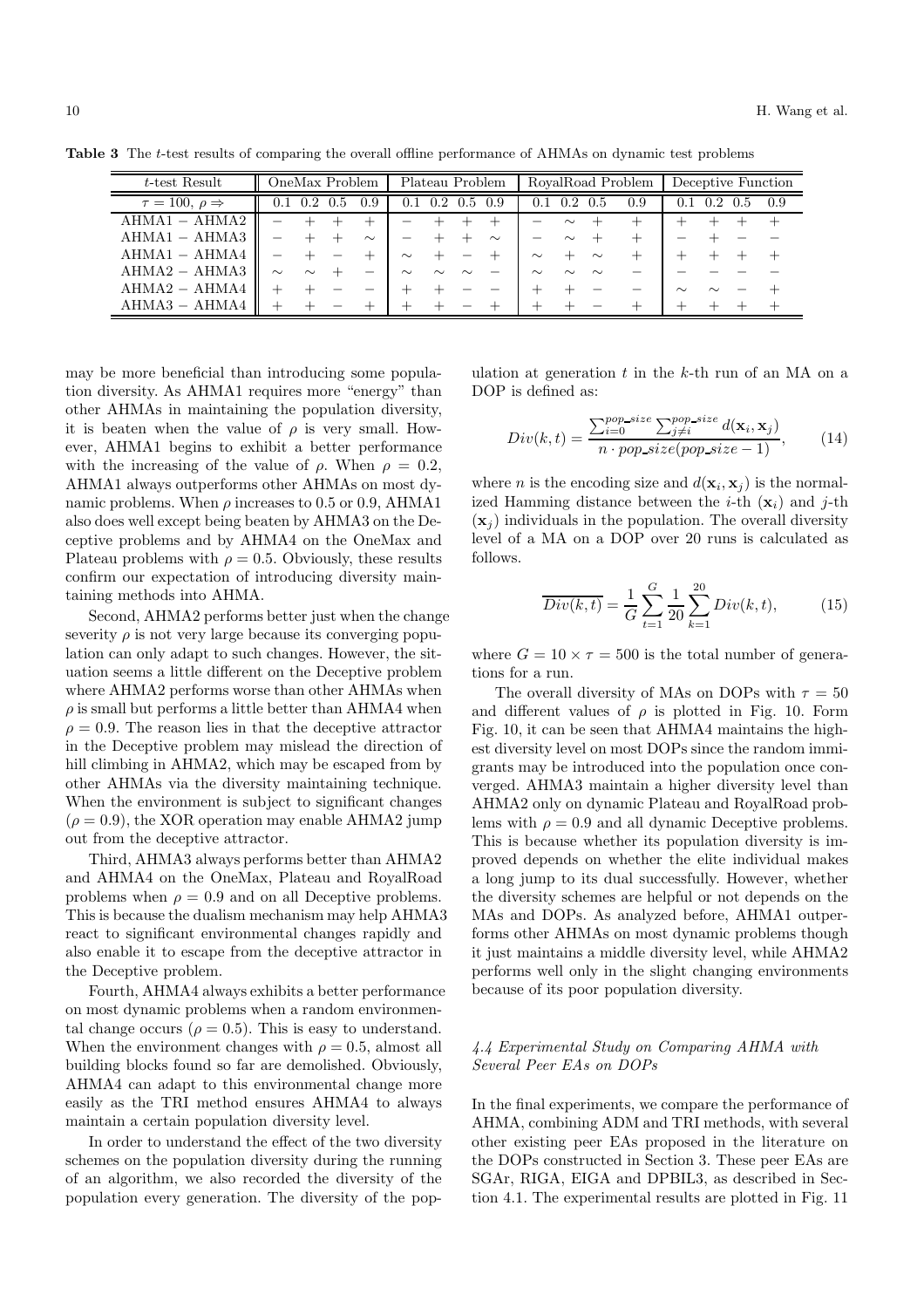

Fig. 10 Experimental results with respect to the diversity of population of AHMAs on DOPs with  $\tau = 50$ : (a) OneMax, (b) Plateau, (c) RoyalRoad, and (d) Deceptive.

and the corresponding statistical results are given in Table 4. From Fig. 11 and Table 4, several results can be observed and are analyzed as follows.

First, AHMA always outperforms other peer EAs on most dynamic problems and underperforms some of these EAs on some dynamic problems when the environment changes slowly, i.e., when  $\tau = 50$  or 100. When the environment changes quickly, i.e., when  $\tau = 10$ , AHMA can always locate the optimum (maybe local optimum) more quickly than other EAs because the LS operator may have a strong exploitation capacity. This is why AHMA performs best on all dynamic problems with  $\tau = 10$ . When  $\tau = 50$  or 100, AHMA performs a little worse than EIGA on dynamic OneMax problems with  $\rho = 0.1$  or 0.2. This is because EIGA can especially fit such a dynamic environment that changes slowly and slightly for one thing and the elitism-based immigrants can maintain a very high fitness level on the OneMax problem for the other. AHMA is also beaten by SGAr on the dynamic Plateau and RoyalRoad problems with  $\rho = 0.5$  and  $\tau = 50$  or 100. This happens because the random environment always requires algorithms to maintain a sufficient population diversity (see the relevant analysis in Section 4.3) and the restart scheme in SGAr can introduce the maximum diversity into the population. The reason why SGAr outperforms AHMA only on the Plateau and RoyalRoad problems lies in the intrinsic characteristics of these problems. The OneMax problem is simply unimodal, which is very suitable for a HC search in AHMA. Both the Plateau and RoyalRoad problems have higher-order building blocks, which take a HC search much more time to achieve. The Deceptive problem may mislead SGAr's evolution due to the existence of deceptive attractor, which can be escaped from by AHMA. The good performance of AHMA over other peer EAs shows that our investigated AHMA has a strong robustness and adaptivity in dynamic environments.

Second, on dynamic OneMax and Plateau problems EIGA always outperforms SGAr and RIGA when  $\rho$  is set to 0.1 or 0.2, but underperforms them when the value of  $\rho$  is set to 0.5 or 0.9. On dynamic RoyalRoad and Deceptive problems, the situations become a little different. EIGA performs better than RIGA on dynamic RoyalRoad problems just when  $\tau = 10$  and better than both SGAr and RIGA on all dynamic Deceptive problems. This happens because the elitism-based immigrants scheme can introduce higher fitness individuals, which can adapt better to the current environment, into EIGA's population on dynamic OneMax and Plateau problems when the environment changes slightly, on dynamic RoyalRoad problems when the environment changes quickly, and on all dynamic Decep-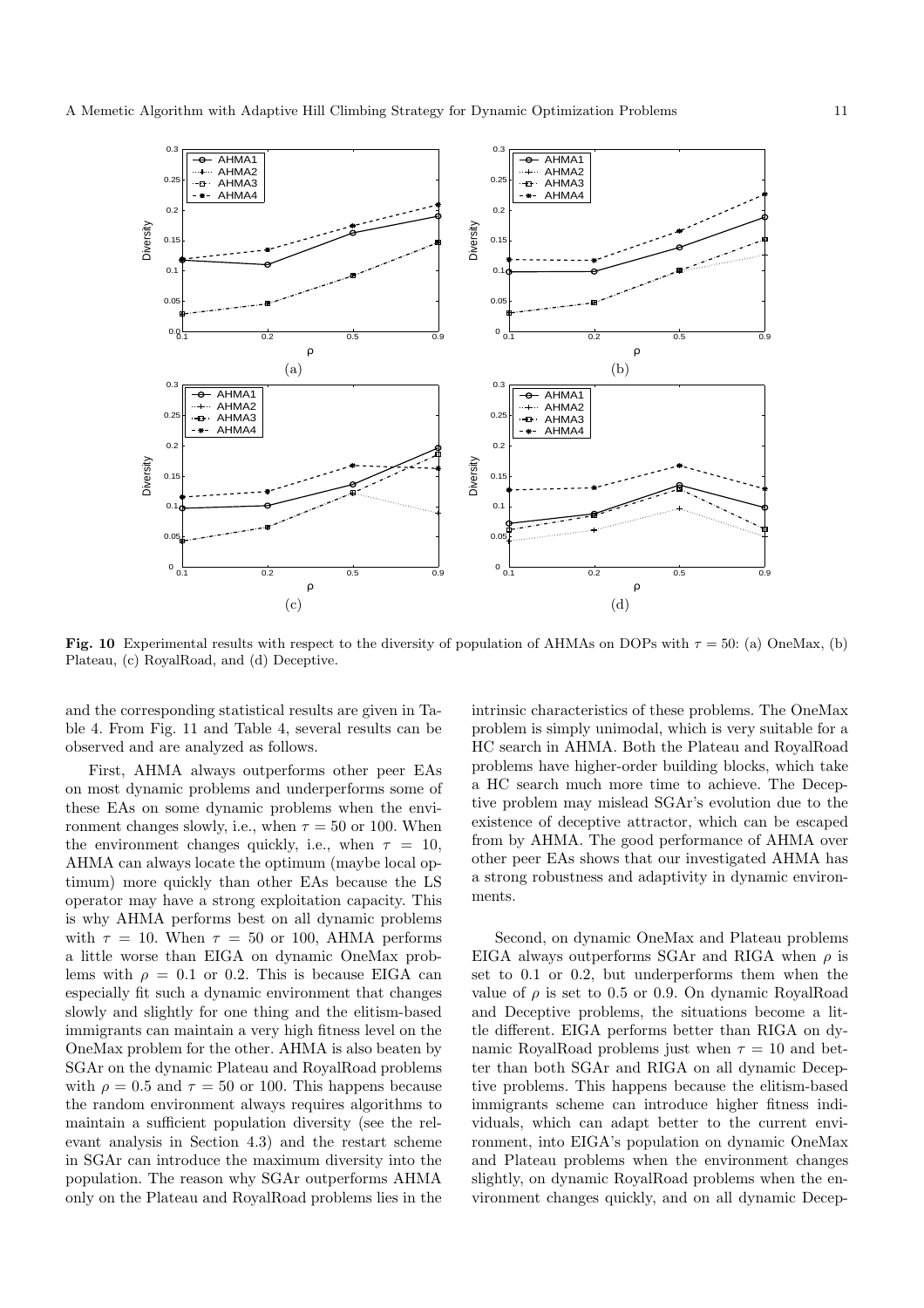$100$  $100$ Overall Offline Performance Overall Offline Performance Overall Offline Performance Overall Offline Performance 80 80 60 60  $\Delta($  $40$ **AHMA AHMA SGAr** SGAr 20 20 ֊, RIGA -6 RIGA  $\ddot{\bullet}$ EIGA  $\ddot{\bullet}$ EIGA DPBIL3 DPBIL 1 4 5 8 9 12<br>
Dyanmic Environmental Index 1 4 5 8 9 12<br>
12 Dynamic Environmental Index  $(a)$  (b) 100 100 Overall Offline Performance Overall Offline Performance Overall Offline Performance Overall Offline Performance 80 80 60 60 40 40 **AHMA AHMA** SGAr **SGAr**  $\overline{2}$ 20 ٠œ RIGA ۵þ, RIGA **EIGA** EIGA ♦ ٥ DPBIL DPBIL 0<br>1 4 5 8 9 12<br>Dynamic Environmental Index 1 4 5 8 9 12<br>1 Dynamic Environmental Index  $\qquad \qquad \textbf{(c)}\qquad \qquad \textbf{(d)}$ 

Fig. 11 Experimental results with respect to the overall offline performance of AHMA and peer EAs on dynamic test problems: (a) OneMax, (b) Plateau, (c) RoyalRoad, and (d) Deceptive.

tive problems due to the intrinsic characteristics of these four kinds of functions.

Third, the performance of DPBIL3 is exciting only when the environment is subject to significant changes. This also confirms the expectation of the dualism scheme for our algorithms in dynamic environments. Of course, the similar results have been obtained and relevant analysis were also given in the literature [42]. However, DP-BIL3 performs worse than other peer EAs on most other DOPs. The reason will be explained in the following experimental analysis.

Fourth, the performance of other peer EAs is different on different dynamic problems. Generally speaking, RIGA always performs better than SGAr on most dynamic problems when the value of  $\rho$  is small. The performance of SGAr increases with the value of  $\tau$  but does not change with the value of  $\rho$ . Similar results have also been observed in [39].

Finally, the environmental parameters affect the performance of algorithms. The performance of all algorithms increases when the value of  $\tau$  increase from 10 to 50 to 100. It is easy to understand when  $\tau$  becomes larger, algorithms have more time to find better solutions before the next change. The effect of the changing severity parameter  $\rho$  is different. For example, when  $\tau$  is fixed, the performance curve of AHMA always declines when  $\rho$  increases from 0.1 to 0.2 to 0.5, but rises when  $\rho$  increases from 0.5 to 0.9.

In order to better understand the experimental results, we make a deeper look into the dynamic behavior of these algorithms. The dynamic behavior of different algorithms with respect to the running offline performance is shown in Fig. 12 to Fig. 15, where  $\tau$  is set to 50 and  $\rho$  is set to 0.1, 0.2, 0.5 and 0.9 respectively. From these figures, it can be easily observed that for the dynamic periods SGAr always performs almost the same as it did for the stationary period (the first 50 generations) and AHMA always outperforms other peer EAs for the stationary period on all test problems while their dynamic behaviors are different on different dynamic problems.

On the OneMax problem (see Fig. 12), the dynamic behavior of AHMA for each dynamic period is almost the same as that for the stationary period when  $\rho$  is not very large. When  $\rho$  increases to 0.9, AHMA performs better for the dynamic periods than it does for the stationary period. This is because that on the One-Max problem the LS operator can help AHMA trace the changing optimum quickly during one change period of environment while LS's effect is enhanced greatly by the ADM operation when  $\rho = 0.9$ . The dynamic behavior of both RIGA and EIGA is affected by the value of  $\rho$ . With the increment of dynamic periods, their perfor-

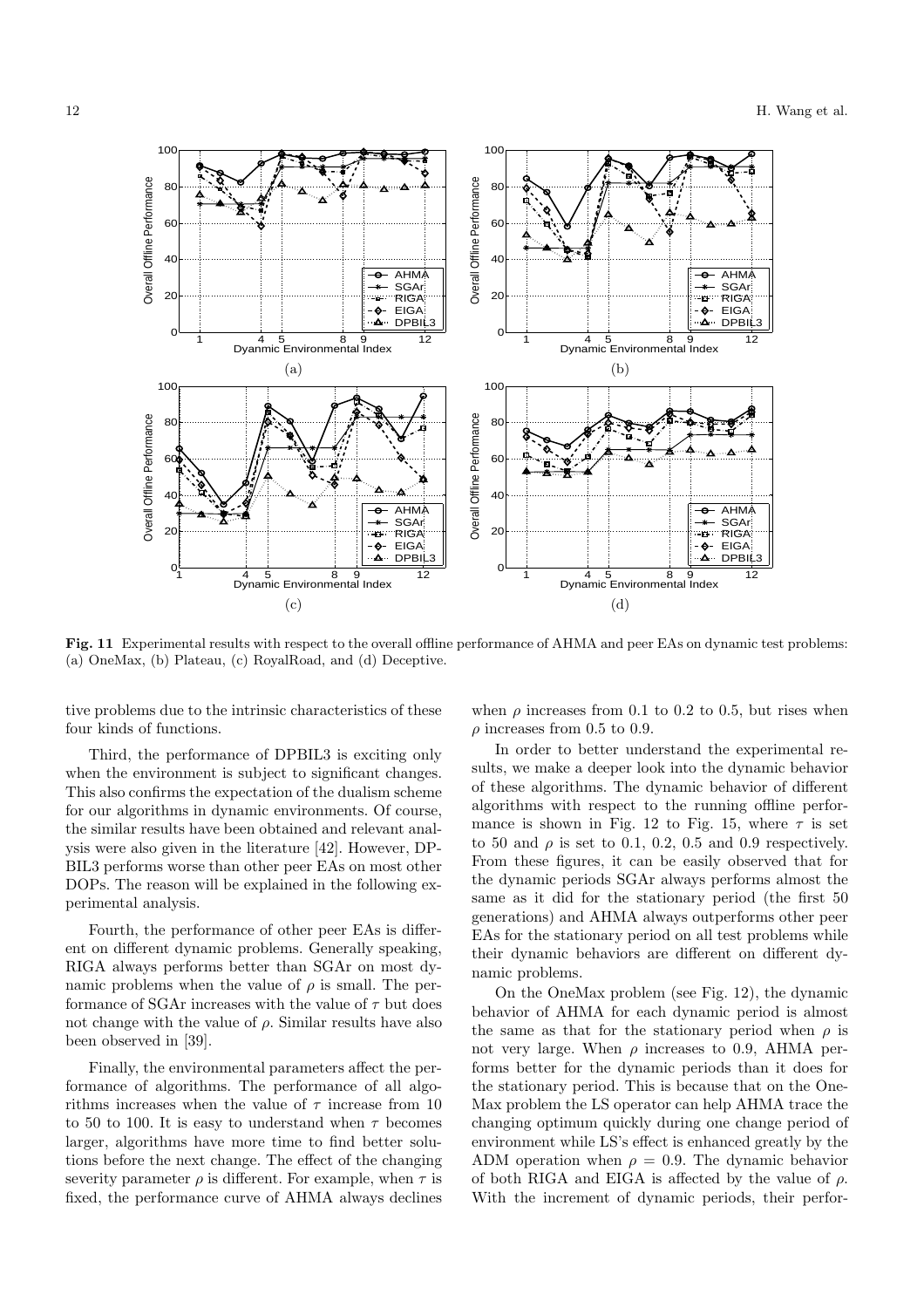| $t$ -test Result                           | OneMax Problem                  |                  |                  | Plateau Problem          |                          |                          | RoyalRoad Problem        |                          |                          |                  | Deceptive Function       |        |                          |                  |        |        |
|--------------------------------------------|---------------------------------|------------------|------------------|--------------------------|--------------------------|--------------------------|--------------------------|--------------------------|--------------------------|------------------|--------------------------|--------|--------------------------|------------------|--------|--------|
| $\overline{\tau = 10, \rho}$ $\Rightarrow$ | $\overline{0.1}$                | $\overline{0.2}$ | 0.5              | 0.9                      | 0.1                      | $\overline{0.2}$         | 0.5                      | 0.9                      | $\overline{0.1}$         | $\overline{0.2}$ | 0.5                      | 0.9    | $\overline{0.1}$         | $\overline{0.2}$ | 0.5    | 0.9    |
| $AHMA - SGAr$                              | $+$                             | $+$              | $^{+}$           | $^{+}$                   | $+$                      | $+$                      | $+$                      | $+$                      | $+$                      | $+$              | $+$                      | $+$    | $+$                      | $+$              | $+$    | $+$    |
| $AHMA - RIGA$                              | $+$                             | $+$              | $+$              | $^{+}$                   | $+$                      | $+$                      | $+$                      | $+$                      | $+$                      | $+$              | $+$                      | $+$    | $^{+}$                   | $^{+}$           | $^{+}$ | $^{+}$ |
| $AHMA - EIGA$                              | $+$                             | $^{+}$           | $+$              | $+$                      | $+$                      | $^{+}$                   | $+$                      | $^{+}$                   | $^{+}$                   | $+$              | $^{+}$                   | $+$    | $^{+}$                   | $+$              | $+$    | $+$    |
| $AHMA - DPBIL3$                            | $+$                             | $+$              | $^{+}$           | $^{+}$                   | $+$                      | $+$                      | $^{+}$                   | $^{+}$                   | $+$                      | $^{+}$           | $^{+}$                   | $+$    | $+$                      | $^{+}$           | $^{+}$ | $^{+}$ |
| $SGAr - RIGA$                              |                                 |                  | $^{+}$           | $^{+}$                   | $\overline{\phantom{0}}$ | $\overline{\phantom{0}}$ | $^{+}$                   | $+$                      | $\overline{\phantom{0}}$ |                  | $\sim$                   | $+$    |                          |                  |        |        |
| $SGAr - EIGA$                              | $\overline{\phantom{0}}$        |                  | $^{+}$           | $^{+}$                   |                          | —                        | $^{+}$                   | $^{+}$                   | $\overline{\phantom{0}}$ |                  | $\sim$                   |        |                          |                  |        |        |
| $SGAr - DPBIL3$                            |                                 | $\sim$           |                  | $\overline{\phantom{0}}$ | $\overline{\phantom{m}}$ | $\sim$                   | $^{+}$                   | $\overline{\phantom{0}}$ |                          | $+$              | $^{+}$                   | $^{+}$ | $\sim$                   | $^{+}$           | $^{+}$ | $\sim$ |
| $RIGA - EIGA$                              | $\overline{\phantom{0}}$        |                  | $^{+}$           | $+$                      |                          | $\overline{\phantom{0}}$ | $\sim$                   | $\overline{\phantom{0}}$ | $\overline{\phantom{0}}$ |                  | $\sim$                   |        |                          |                  |        |        |
| $EIGA - DPBIL3$                            | $^{+}$                          | $^{+}$           | $+$              | $\overline{\phantom{0}}$ | $^{+}$                   | $^{+}$                   | $^{+}$                   |                          | $+$                      | $^{+}$           | $^{+}$                   | $^{+}$ | $^{+}$                   | $+$              | $+$    | $^{+}$ |
| $\tau = 50, \ \rho \Rightarrow$            | 0.1                             | 0.2              | 0.5              | 0.9                      | 0.1                      | $\overline{0.2}$         | 0.5                      | 0.9                      | 0.1                      | 0.2              | 0.5                      | 0.9    | 0.1                      | 0.2              | 0.5    | 0.9    |
| $AHMA - SGAr$                              | $+$                             | $+$              | $^{+}$           | $+$                      | $+$                      | $+$                      | $\overline{\phantom{0}}$ | $+$                      | $+$                      | $+$              | $\overline{\phantom{0}}$ | $+$    | $+$                      | $+$              | $+$    | $+$    |
| $AHMA - RIGA$                              | $^{+}$                          | $+$              | $+$              | $+$                      | $+$                      | $+$                      | $^{+}$                   | $+$                      | $+$                      | $+$              | $^{+}$                   | $+$    | $^{+}$                   | $^{+}$           | $^{+}$ | $+$    |
| $AHMA - EIGA$                              | $\overbrace{\phantom{1232211}}$ |                  | $+$              | $+$                      | $\sim$                   | $+$                      | $+$                      | $^{+}$                   | $+$                      | $+$              | $+$                      | $+$    | $^{+}$                   | $^{+}$           | $^{+}$ | $^{+}$ |
| $AHMA - DPBIL3$                            | $+$                             | $^{+}$           | $^{+}$           | $^{+}$                   | $^{+}$                   | $+$                      | $^{+}$                   | $+$                      | $+$                      | $^{+}$           | $^{+}$                   | $^{+}$ | $^{+}$                   | $^{+}$           | $^{+}$ | $+$    |
| $SGAr - RIGA$                              |                                 |                  | $^{+}$           | $^{+}$                   | $\overline{\phantom{0}}$ | $\overline{\phantom{0}}$ | $^{+}$                   | $^{+}$                   | $\overline{\phantom{0}}$ |                  | $^{+}$                   | $^{+}$ |                          |                  |        |        |
| $SGAr - EIGA$                              |                                 |                  | $^{+}$           | $+$                      | $\overline{\phantom{0}}$ | $\qquad \qquad -$        | $^{+}$                   | $+$                      | $\overline{\phantom{0}}$ |                  | $^{+}$                   | $^{+}$ | $\overline{\phantom{0}}$ |                  |        |        |
| $SGAr - DPBIL3$                            | $^{+}$                          | $^{+}$           | $^{+}$           | $^{+}$                   | $+$                      | $^{+}$                   | $^{+}$                   | $+$                      | $^{+}$                   | $^{+}$           | $^{+}$                   | $^{+}$ | $^{+}$                   | $^{+}$           | $^{+}$ | $^{+}$ |
| $RIGA - EIGA$                              |                                 |                  | $+$              | $+$                      | $\overline{\phantom{0}}$ | $\overline{\phantom{0}}$ | $^{+}$                   | $^{+}$                   | $^{+}$                   | $\sim$           | $^{+}$                   | $+$    |                          |                  |        |        |
| $EIGA - DPBIL3$                            | $+$                             | $^{+}$           | $^{+}$           | $^{+}$                   | $+$                      | $+$                      | $^{+}$                   | $+$                      | $^{+}$                   | $^{+}$           | $^{+}$                   | $^{+}$ | $^{+}$                   | $^{+}$           | $+$    | $^{+}$ |
| $\tau = 100, \rho \Rightarrow$             | 0.1                             | $\overline{0.2}$ | $\overline{0.5}$ | 0.9                      | 0.1                      | $\overline{0.2}$         | $\overline{0.5}$         | 0.9                      | 0.1                      | $\overline{0.2}$ | $\overline{0.5}$         | 0.9    | 0.1                      | $\overline{0.2}$ | 0.5    | 0.9    |
| $AHMA - SGAr$                              | $+$                             | $^{+}$           | $+$              | $+$                      | $+$                      | $+$                      | $\overline{\phantom{0}}$ | $+$                      | $+$                      | $+$              |                          | $+$    | $^{+}$                   | $^{+}$           | $+$    | $+$    |
| $AHMA - RIGA$                              | $+$                             | $^{+}$           | $^{+}$           | $+$                      | $+$                      | $^{+}$                   | $^{+}$                   | $+$                      | $^{+}$                   | $+$              | $\sim$                   | $^{+}$ | $^{+}$                   | $^{+}$           | $^{+}$ | $^{+}$ |
| $AHMA - EIGA$                              | $\overbrace{\phantom{1232211}}$ |                  | $+$              | $+$                      | $+$                      | $+$                      | $^{+}$                   | $+$                      | $+$                      | $+$              | $^{+}$                   | $+$    | $^{+}$                   | $^{+}$           | $+$    | $+$    |
| $AHMA - DPBIL3$                            | $+$                             | $^{+}$           | $^{+}$           | $+$                      | $+$                      | $+$                      | $+$                      | $+$                      | $+$                      | $+$              | $^{+}$                   | $^{+}$ | $^{+}$                   | $^{+}$           | $^{+}$ | $^{+}$ |
| $SGAr - RIGA$                              | $\overline{\phantom{0}}$        |                  | $+$              | $+$                      | $\overline{\phantom{0}}$ | -                        | $+$                      | $^{+}$                   | $\overline{\phantom{0}}$ |                  | $^{+}$                   | $+$    |                          |                  |        |        |
| $SGAr - EIGA$                              | $\overbrace{\phantom{1232211}}$ |                  | $^{+}$           | $^{+}$                   | $\qquad \qquad -$        | $\qquad \qquad -$        | $^{+}$                   | $^{+}$                   | $\overline{\phantom{0}}$ | $^{+}$           | $^{+}$                   | $^{+}$ | -                        |                  |        |        |
| $SGAr - DPBIL3$                            | $+$                             | $+$              | $^{+}$           | $+$                      | $+$                      | $+$                      | $^{+}$                   | $^{+}$                   | $+$                      | $+$              | $^{+}$                   | $^{+}$ | $^{+}$                   | $^{+}$           | $^{+}$ | $^{+}$ |
| $RIGA - EIGA$                              | $\overline{\phantom{0}}$        |                  | $^{+}$           | $^{+}$                   |                          | $\overline{\phantom{0}}$ | $^{+}$                   | $+$                      | $+$                      | $+$              | $+$                      | $+$    |                          | $\sim$           |        |        |
| $EIGA - DPBIL3$                            | $^{+}$                          | $+$              | $^{+}$           | $+$                      | $+$                      | $+$                      | $^{+}$                   | $+$                      | $^{+}$                   | $+$              | $^{+}$                   | $^{+}$ | $^{+}$                   | $^{+}$           | $+$    | $^{+}$ |

Table 4 The t-test results of comparing the overall offline performance of AHMA and peer EAs on dynamic test problems

mance upgrades consistently when  $\rho = 0.1$ , while their behavior for the dynamic periods underperforms that for stationary period when  $\rho = 0.5$  or 0.9. For DPBIL3, its performance curve rises continuously on the first several environmental periods but drops heavier and heavier in the later environmental periods when the value of  $\rho$  is set to 0.1, 0.2 or 0.9. The reason lies in the convergence problem of probability vectors in DPBIL3. When the environment changes slightly or significantly, a pair of dual probability vectors in DPBIL3 can always keep its evolutionary process to achieve a high fitness solution. However, this pair of probability vectors may converge during this course. Once converged, DPBIL3 can not adapt well to the changing environment. This is the reason why DPBIL3 is beaten by other peer EAs on most DOPs.

On the Plateau and RoyalRoad problems (see Figs. 13 and 14), with the increment of dynamic periods, AHMA's performance drops a little when  $\rho = 0.5$ , while rises when  $\rho = 0.1, 0.2$  and 0.9. The reason is that AHMA does not find the optimum in the stationary period on these two problems. When the environment changes slightly or very significantly, AHMA always reruns from the starting points with a higher fitness in the dynamic periods

than that in the stationary period, while when  $\rho = 0.5$ , AHMA can only obtain worse starting points in the dynamic periods. The dynamic behaviors of RIGA, EIGA and DPBIL3 on these problems are similar to that on the OneMax problem.

On the Deceptive problem (See Fig. 15), with the increment of dynamic periods, AHMA's performance maintains the same when  $\rho = 0.1$  or drops a little when  $\rho = 0.2$  or 0.5. When  $\rho$  is set to 0.9, AHMA's dynamic behavior is sort of switching between odd and even environmental periods. The reason is that after the stationary period for the following odd period the environment is in fact greatly returned or repeated from previous odd period given  $\rho = 0.9$ .

## 5 Conclusions and Future Work

In this paper, the application of memetic algorithms with an adaptive hill climbing (AHC) strategy for dynamic optimization problems is investigated. In the proposed memetic algorithm, two local search methods, the greedy crossover-based hill climbing (GCHC) and the steepest mutation-based hill climbing (SMHC), are used to refine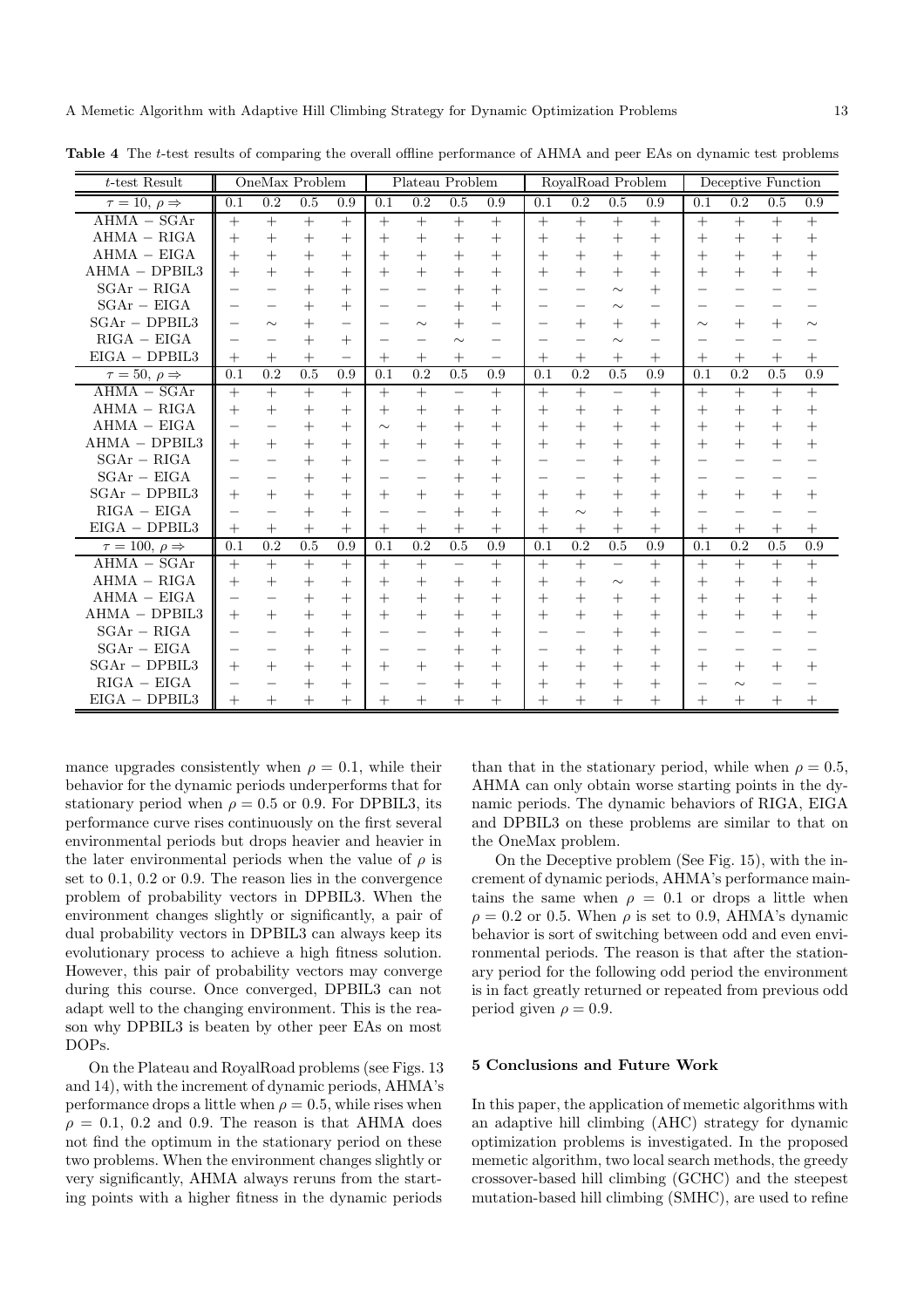

Fig. 12 Dynamic behavior of AHMA and peer EAs on dynamic OneMax problems with  $\tau = 50$  and  $\rho$  is set to: (a)  $\rho = 0.1$ , (b)  $\rho = 0.2$ , (c)  $\rho = 0.5$ , and (d)  $\rho = 0.9$ .



Fig. 13 Dynamic behavior of AHMA and peer EAs on dynamic Plateau problems with  $\tau = 50$  and  $\rho$  is set to: (a)  $\rho = 0.1$ , (b)  $\rho = 0.2$ , (c)  $\rho = 0.5$ , and (d)  $\rho = 0.9$ .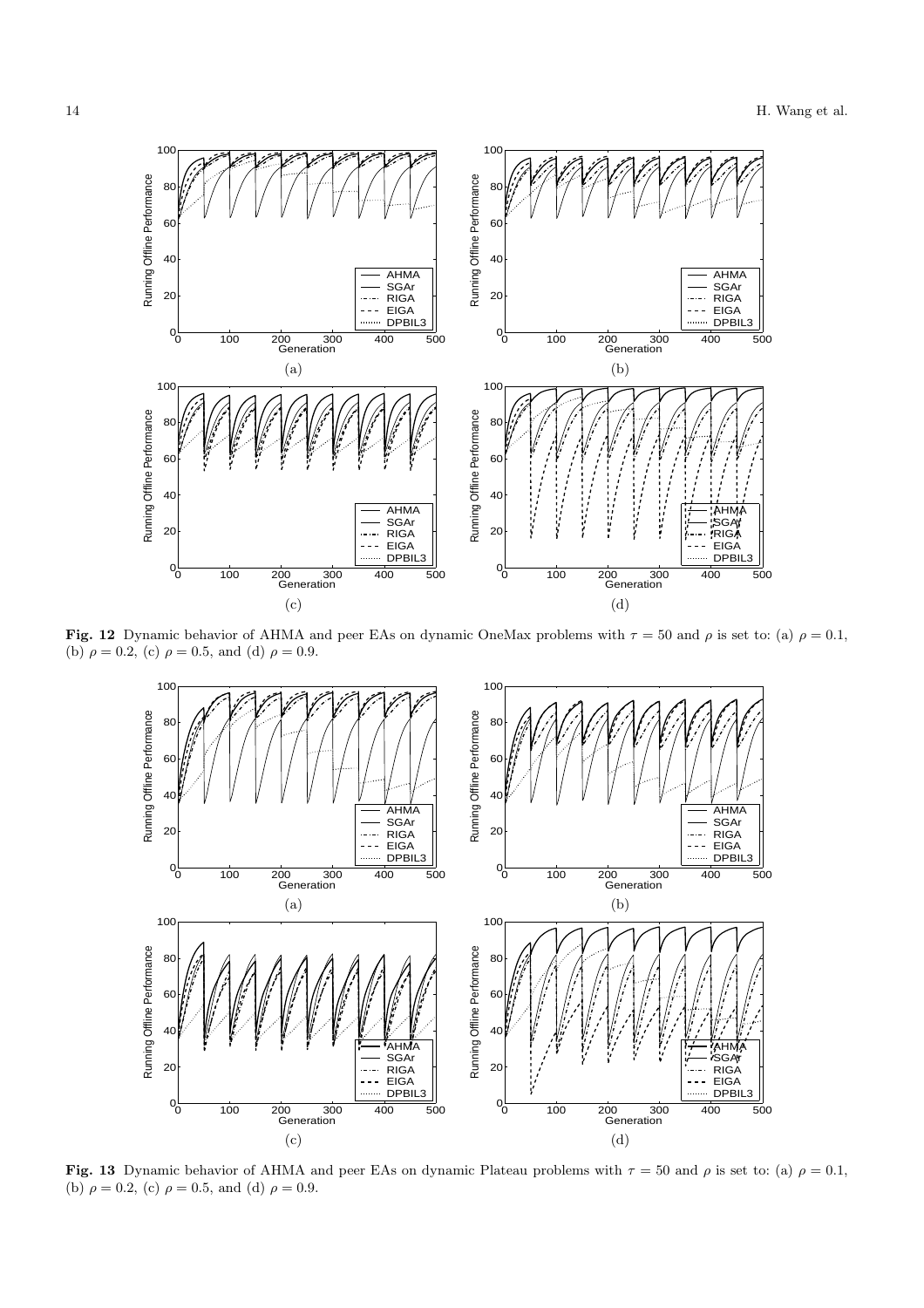

Fig. 14 Dynamic behavior of AHMA and peer EAs on dynamic RoyalRoad problems with  $\tau = 50$  and  $\rho$  is set to: (a)  $\rho = 0.1$ , (b)  $\rho = 0.2$ , (c)  $\rho = 0.5$ , and (d)  $\rho = 0.9$ .



Fig. 15 Dynamic behavior of AHMA and peer EAs on dynamic Deceptive problems with  $\tau = 50$  and  $\rho$  is set to: (a)  $\rho = 0.1$ , (b)  $\rho = 0.2$ , (c)  $\rho = 0.5$ , and (d)  $\rho = 0.9$ .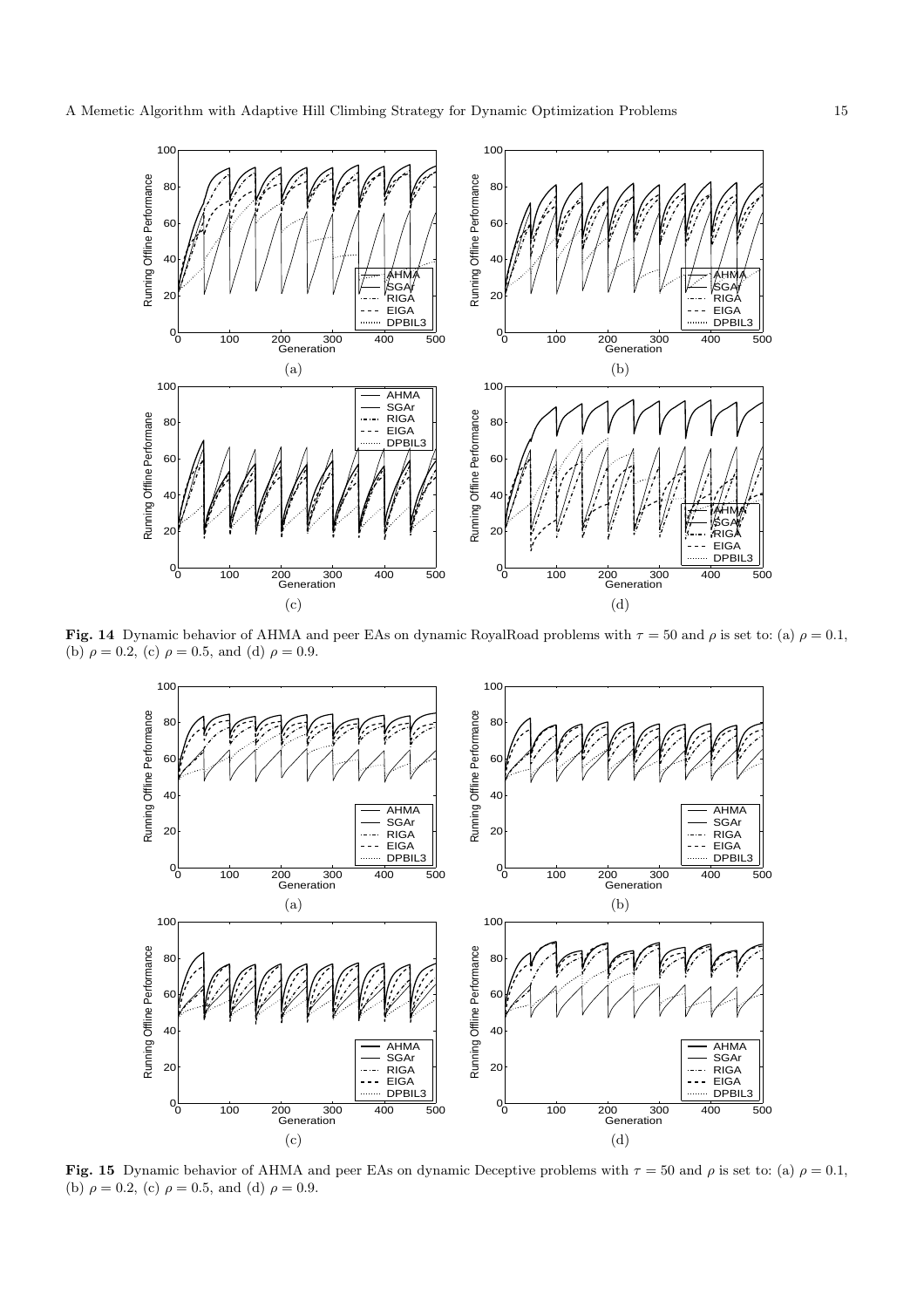the individual that is selected for local improvements. A learning mechanism, which gives the more effective LS operator greater chance for the later individual refinement, is introduced in order to execute a robust local search. To maintain a sufficient population diversity for the algorithms to adapt well to the environmental changes, two diversity maintaining methods, adaptive dual mapping (ADM) and triggered random immigrants (TRI), are introduced into our proposed MA.

From the experimental results, we can draw the following conclusions on the dynamic test problems.

First, MAs enhanced by suitable diversity methods can exhibit a better performance in dynamic environments. For most dynamic test problems, our MA always outperforms other peer EAs.

Second, the ADM and TRI approaches are both efficient for improving the performance of MAs in dynamic environments. However, the two diversity methods have different effect in different dynamic environments. The ADM method does better when the environment involves significant changes (i.e.,  $\rho = 0.9$ ) and the TRI method performs better when the environmental severity  $\rho = 0.5$ . It is a good choice that the two diversity methods are both introduced into MAs in dynamic environments.

Third, the LS operator is problem dependent. The AHC strategy can help MAs execute a robust individual refinement since it employs multiple LS operators under the mechanism of cooperation and competition.

Fourth, the difficulty of DOPs depends on the environmental dynamics, including severity and speed of changes and the difficulty of the base stationary problems. In our experiments, MAs perform better with the increasing of the frequency of changes and the effect of the severity of changes is problem dependent.

Generally speaking, the experimental results indicate that the proposed MA, where the adaptive hill climbing operator is used as a local search technique for individual refinement, with adaptive dual mapping and triggered random immigrants schemes seems a good EA optimizer for dynamic optimization problems.

For the future work, it is straightforward to introduce other mechanisms, such as memory-based methods [38] and multi-population approaches [27], into MAs for dynamic optimization problems. Another interesting research work is to extend the triggered immigrants and dual mapping scheme to other EAs and examine their performance in dynamic environments. In addition, it is also valuable to carry out the sensitivity analysis on the effect of parameters, e.g.,  $\theta_0$ ,  $\alpha$ ,  $\beta$ , and  $\delta$ , on the performance of MAs in the future.

#### Acknowledgments

The authors would like to thank Dr Yew-Soon Ong and anonymous reviewers for their thoughtful suggestions and constructive comments. The work by Hongfeng Wang and Dingwei Wang was supported by the National Nature Science Foundation of China (NSFC) under Grants No. 70431003 and No. 70671020, the National Innovation Research Community Science Foundation of China under Grant No. 60521003, and the National Support Plan of China under Grant No. 2006BAH02A09. The work by Shengxiang Yang was supported by the Engineering and Physical Sciences Research Council (EPSRC) of UK under Grant EP/E060722/01.

#### References

- 1. S. Baluja (1994). Population-Based Incremental Learning: A Method for Integrating Genetic Search Based Function Optimization and Competitive Learning. *Technical Report CMU-CS-94-163*, Carnegie Mellon University, USA.
- 2. J. Branke (1999). Memory Enhanced Evolutionary Algorithms for Changing Optimization Problems. *Proc. of the 1999 Congress on Evolutionary Computation*, pp. 1875- 1882.
- 3. J. Branke, T. Kaubler, C. Schmidt and H. Schmeck (2000). A multi-population approach to dynamic optimization problems. *Adaptive Computing in Design and Manufacturing*, pp. 299-308.
- 4. H. G. Cobb (1990). An investigation into the use of hypermutation as an adaptive operator in genetic algorithms having continuous, time-dependent nonstationary environment. *Technical Report AIC-90-001, Naval Research Laboratory, Washington, USA*.
- 5. A. E. Eiben, R. Hinterding and Z. Michalewicz (1999). Parameter Control in Evolutionary Algorithms. *IEEE Trans. on Evol. Comput.*, 3(2): 124-141.
- 6. R. Eriksson and B. Olsson (2002). On the Behaviour of Evolutionary Global-Local Hybrids with Dynamic Fitness Functions. *Parrallel Problem Solving From Nature VII*, pp. 13-22.
- 7. R. Eriksson and B. Olsson (2004). On the Performance of Evolutionary Algorithms with Life-time Adaptation in Dynamic Fitness Landscapes. *Proc. of the 2004 Congress on Evolutionary Computation*, pp. 1293-1300.
- 8. J. E. Gallardo, C. Cotta and A. J. Ferndez (2007). On the Hybridization of Memetic Algorithms with Branchand-Bound Techniques. *IEEE Trans. on Systems, Man, and Cybernetics-Part B: Cybernetics*, 37(1): 77-83.
- 9. C. K. Goh and K. C. Tan (2008). A competitivecooperation coevolutionary paradigm for dynamic multiobjective optimization. *IEEE Trans. on Evol. Comput.*.
- 10. D. E. Goldberg and R. E. Smith (1987). Nonstationary function optimization using genetic algorithms with dominance and diploidy. *Proc. of the 2nd Int. Conf. on Genetic Algorithms*, pp. 59-68.
- 11. J. J. Grefenstette (1992). Genetic algorithms for changing environments. *Parallel Problem Solving From Nature II*, pp. 137-144.
- 12. I. Hatzakis and D. Wallace (2006). Dynamic Multi-Objective Optimization with Evolutionary Algorithms: a Forward-Looking Approach. *Proc. of the 2006 Genetic and Evol. Comput. Conference*, pp. 1201-1208.